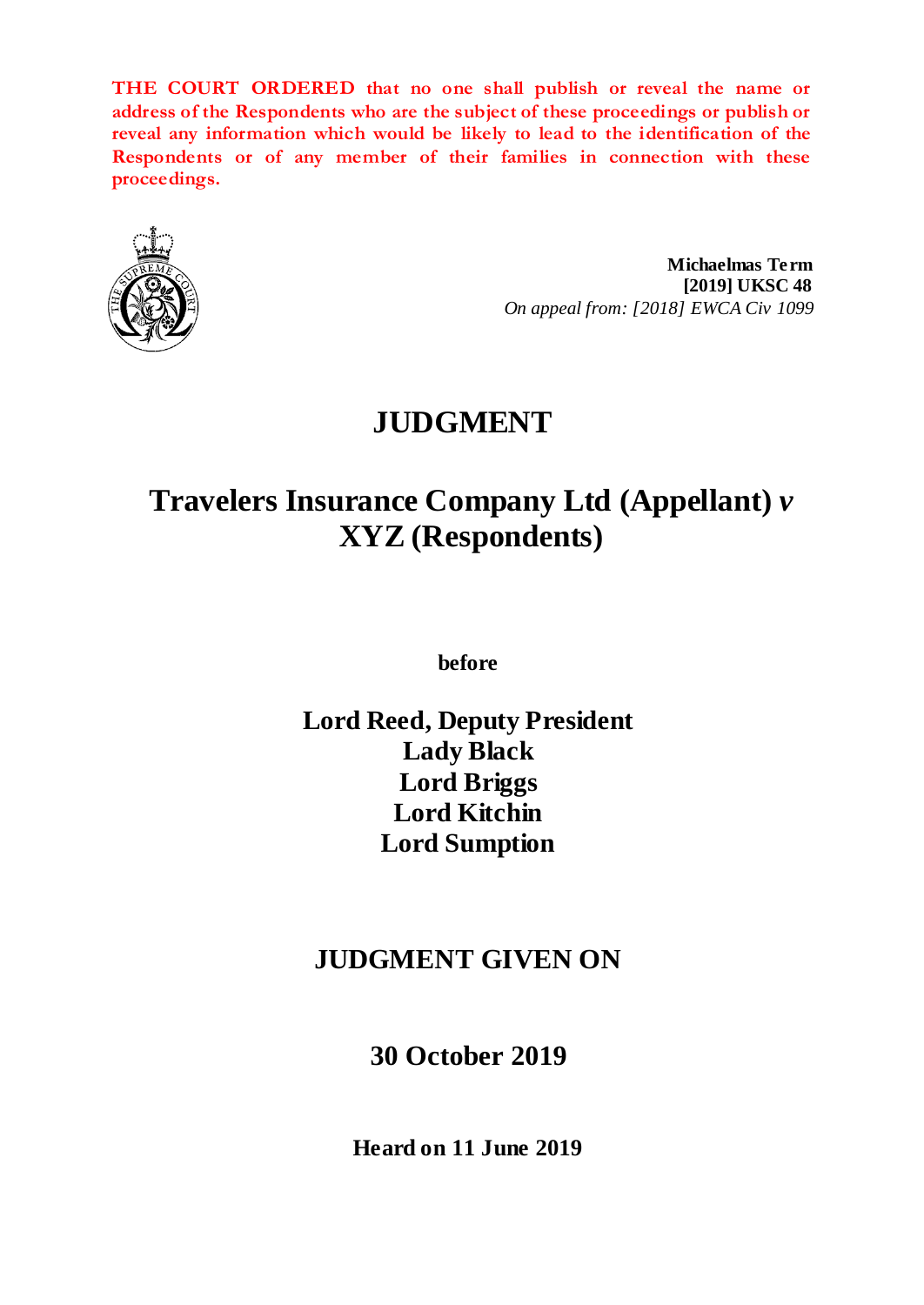(Instructed by DWF LLP (London) )

*Appellant Respondent Respondents*<br>Hugh Preston QC Colin Edelman QC **Hugh Preston QC** Ben Lynch Marcus Pilgerstorfer (Instructed by Hugh James (Cardiff) )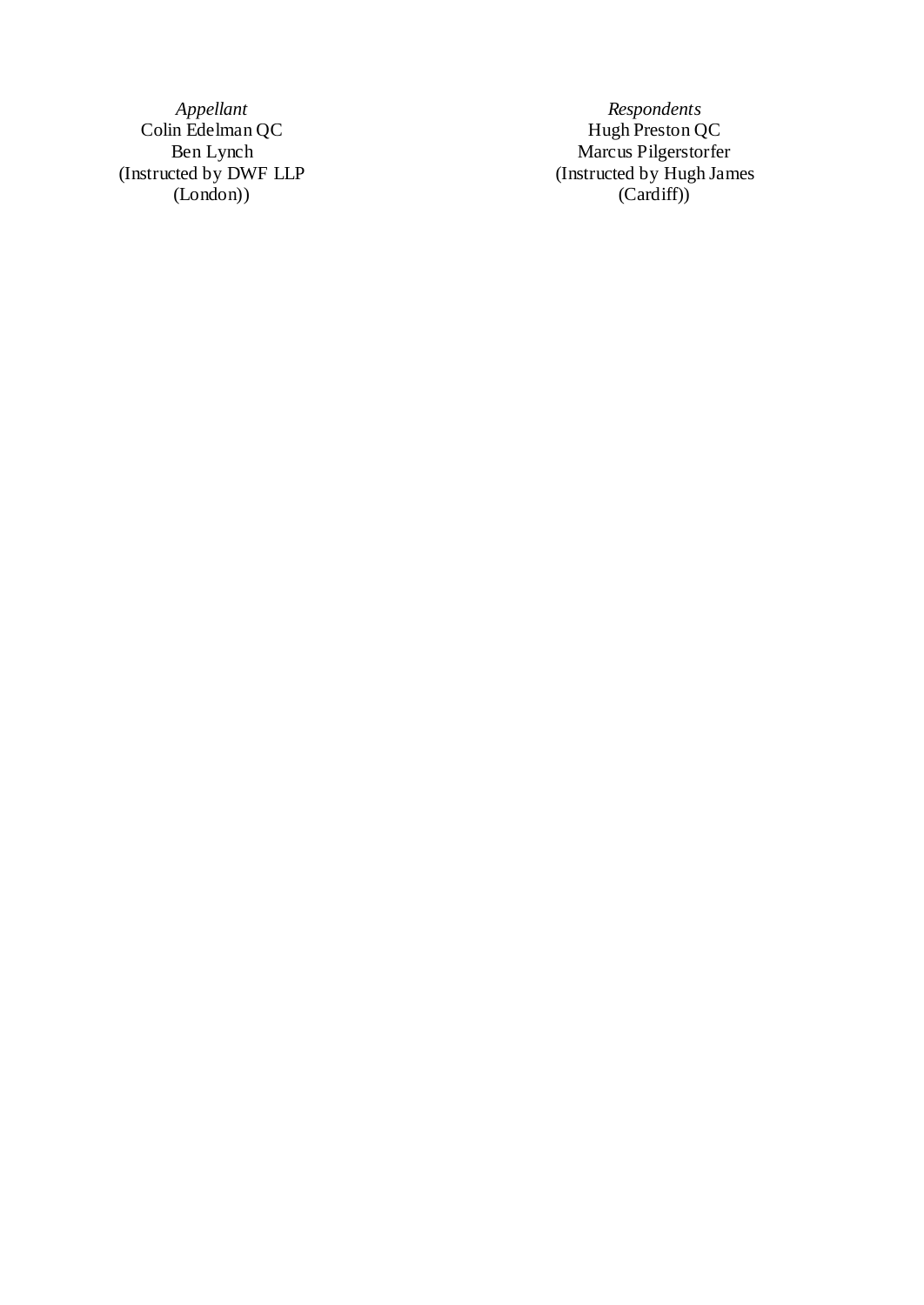# **LORD BRIGGS: (with whom Lady Black and Lord Kitchin agree)**

1. This appeal challenges the making of a non-party costs order under section 51 of the Senior Courts Act 1981 against the product liability insurer of one of the defendants in litigation being managed under a Group Litigation Order ("GLO").

2. Although the particular circumstances which led to the making of the nonparty costs order may fairly be described as unusual or even rare, they give rise to important questions about the principles upon which the exercise of the court's broad jurisdiction to make such orders should depend, where the non-party is a liability insurer, both funding and largely directing the conduct of its insured defendant's defence in the relevant litigation. The search for principle is particularly acute where, as here, some but not all the claims in the group litigation fall within the confines of the cover provided by the insurance.

3. In *Aiden Shipping Co Ltd v Interbulk Ltd* [1986] AC 965, 975 Lord Goff of Chieveley said that it was for the rule-making authority making rules of court and for the appellate courts to establish principles upon which the broad discretionary power to make costs orders against non-parties should be exercised. As will appear, a series of authorities have sought to lay down some principles regulating the exercise of this discretion against non-party insurers. This appeal provides an opportunity to review that developing jurisprudence.

# *The Facts*

4. The group litigation which has generated this appeal concerns the supply of defective silicone implants for use in breast surgery, manufactured by the French company Poly Implant Prothèse ("PIP"). One of the defendants, Transform Medical Group (CS) Ltd ("Transform") operated medical clinics which supplied and fitted implants manufactured by PIP to customers in England. The appellant Travelers Insurance Co Ltd ("Travelers") provided product liability insurance to Transform which covered liability for bodily injury (or property damage) occurring during the period of insurance, which ran from 31 March 2007 to 30 March 2011. Many of those implants ruptured, causing bodily injury ( as defined), principally in the form of leakage of their contents. Of the 1,000 or so women claimants joining in the group litigation, some 623 of their claims were brought against Transform, which was one of a number of similar clinics joined as defendants in the litigation. Of the 623 claiming against Transform, some 197 were later identified as having suffered bodily injury from defective PIP implants during the period covered by Travelers' insurance. Of the 426 remaining claimants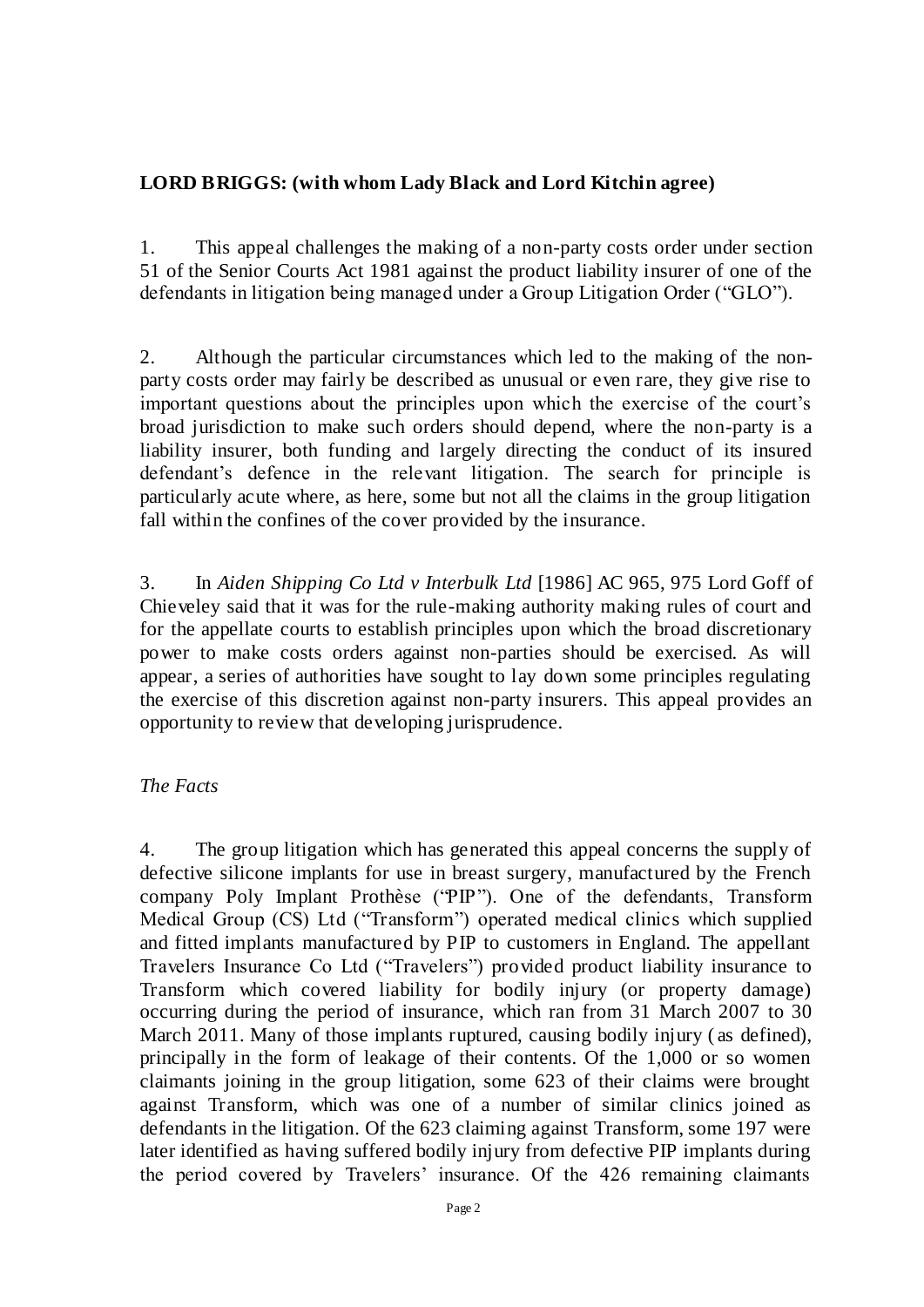against Transform, all of whose claims fell outside the cover provided by Travelers' insurance, some 194 (labelled in the proceedings the "worried well") had not yet suffered bodily injury from a rupture of their implants, but were exposed to a risk that they would do in the future. The remainder had suffered bodily injury from a rupture of their implants outside the period covered by Travelers' insurance. Collectively, the 426 claimants within those two classes have been labelled the "uninsured claimants". They are the respondents to this appeal.

5. Product liability cover was provided by Travelers to Transform under standard form policies which, broadly speaking, required Travelers to indemnify Transform in respect of the costs (and costs liability) incurred or arising in proceedings where the claims made fell within the cover provided and, in relation to such claims, conferred upon Travelers the right to control the conduct thereof on behalf of Transform. Further, Transform was prohibited from making admissions or offers to settle in relation to claims falling within the cover provided by the policies, without Travelers' consent. Transform was required to give Travelers all information and assistance which it might require in connection with any such claim.

6. The 1,000 claimants pursued their claims arising out of allegedly defective PIP implants pursuant to a GLO made on 17 April 2012 by Wyn Williams J. The litigation was case managed by Thirlwall J (later LJ) at all material times after October 2012. As is reflected in para 5 of the GLO, it was appreciated from the outset that the claims were likely to give rise to common or related issues of fact and law. Paragraph 12 of the GLO made provision for sharing of common costs (that is all costs other than those which are purely personal to each claimant), on the basis of dividing common costs by the number of claimants pursuing their claims, and for each party's liability for, and entitlement to recover, costs to be several and not joint.

7. By case management orders made in 2013 Thirlwall J identified two common issues for early determination and selected four test claims to be fasttracked for the purposes of their early determination ahead of the remainder, which were all stayed. In order to preserve the anonymity of the claimants I shall refer to them as claims A to D. Transform was the defendant clinic in all four of them. Claims A and B were made by two of the 197 claimants against Transform whose claims fell within the cover provided by the Travelers' policies ("insured claimants"). Claims C and D were by uninsured claimants. Claim C asserted bodily injury falling outside the period of insurance. Claim D was by a worried well claimant.

8. The selection of the test cases was not made by reference to any understanding on the part of the court, or the claimants, about the extent and terms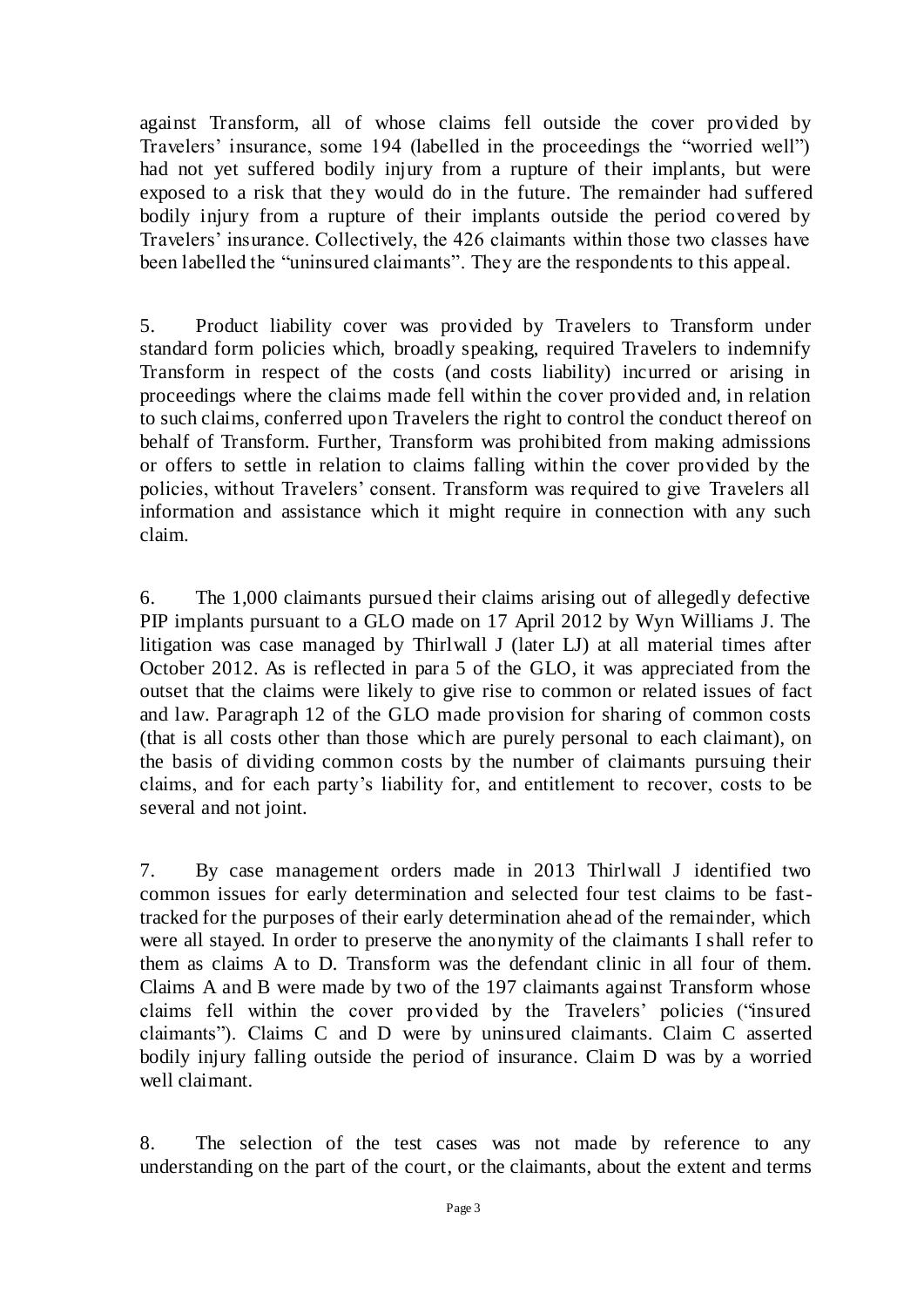of Transform's product liability insurance from Travelers. It was, therefore, mere happenstance that two of the test claims were insured, and two uninsured. Furthermore, the costs liability and entitlement arising from the litigation of the common issues in the four test claims was itself shared among all 1,000 claimants and, in particular, all 623 claimants against Transform, on a several-only basis pursuant to the GLO.

9. Transform had obtained the PIP breast implants supplied to its customers from a company called Cloverleaf Products Ltd ("Cloverleaf"), against which Transform made a Part 20 claim for an indemnity for any liability of its own to the claimants. Cloverleaf was itself insured by Amlin Corporate Solutions Ltd ("Amlin") which provided cover to Cloverleaf in respect of the period 2004 to 2007, for which Transform was itself uninsured.

10. The claimants' legal team had from an early stage in the litigation been understandably concerned to discover, if they could, the nature and extent of Transform's insurance cover, all the more so when in about mid-2013 they became aware that Transform might be in financial difficulties. Inconclusive discussions took place between the claimants' legal team, the solicitors jointly retained by Transform and Travelers to conduct Transform's defence, and between Transform, Travelers and those solicitors, about what if any disclosure might voluntarily be made. Eventually the claimants made an application against Transform for disclosure of information about its insurance position in July 2013, which was heard by Thirlwall J in late September and dismissed (subject to one exception) in her reserved judgment on 22 November 2013: [2013] EWHC 3643 (QB). The exception was that she directed Transform to inform her, confidentially, as to whether it had the resources to fund its own defence up until trial. In the event however, the relevant limitations upon Transform's cover from Travelers, namely the temporal limits and the exclusion of worried well claims, were voluntarily disclosed to the claimants by June 2014. It was by then apparent that, without insurance, Transform would be unlikely to have the resources to pay compensation or costs to successful uninsured claimants.

11. The judge was later to find that, had the claimants' solicitors known from the outset about those limits on Transform's insurance cover, the uninsured claimants would not have commenced or at least continued their claims as registered members of the claimants' group under the GLO. But by June 2014 they had on a several-only basis participated in the cost of the prosecution of the common issues in the four test cases, upon which considerable outlay had been expended, including on the obtaining of vital expert evidence probative of the deficiencies in the quality of the PIP implants. They had done so on the basis of no win no fee contingency fee agreements, backed by after the event ("ATE") insurance so that, although to that extent protected in their own pockets, the substantial recoveries (including success fees and ATE premium) which might be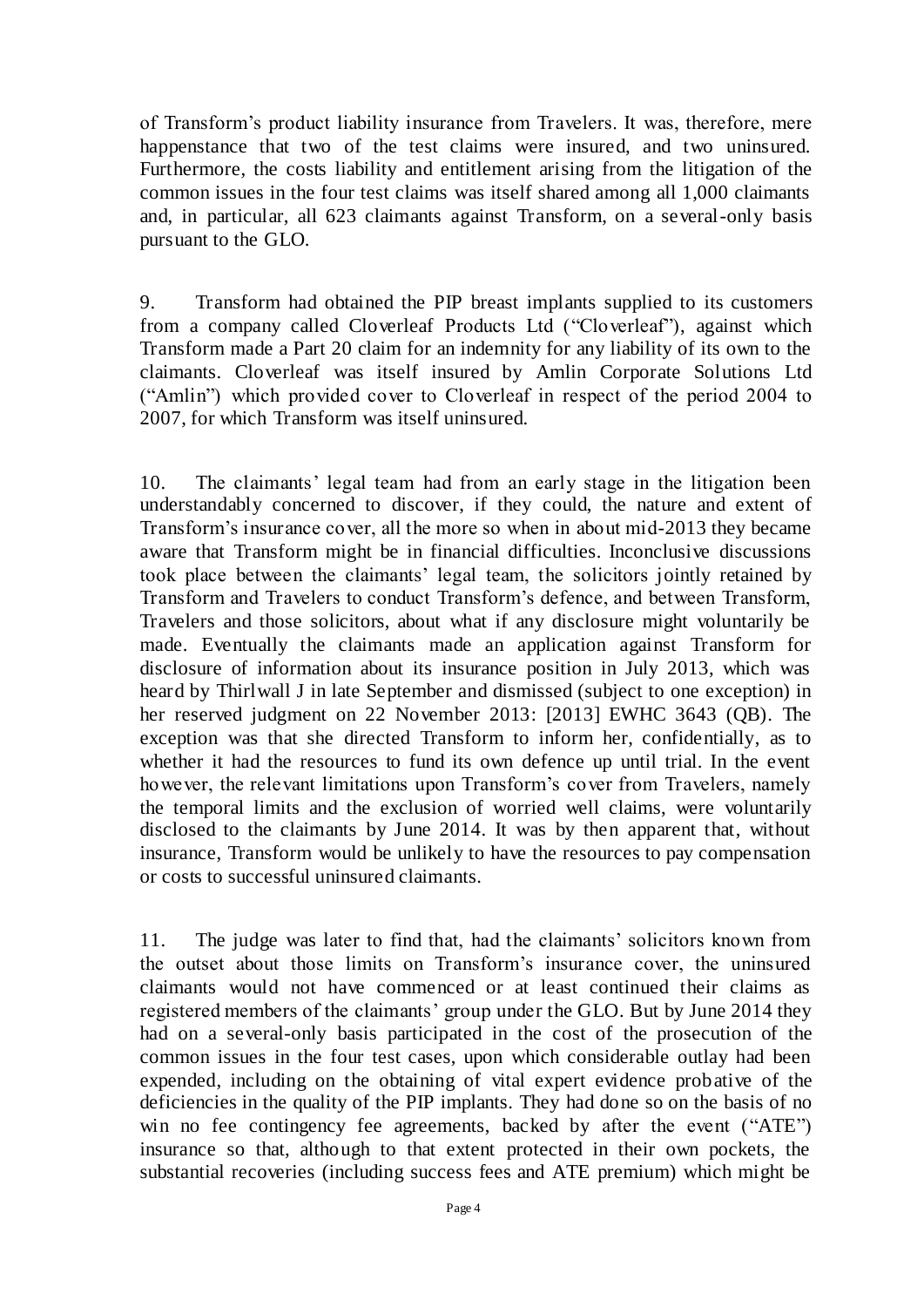expected to be made after a successful claim against an insured defendant were threatened with being frustrated if the uninsured claimants' only recourse lay against the financially distressed Transform (which, incidentally, went into insolvent administration a year later).

12. It might be asked therefore why, after the disclosure of the limitations on Transform's insurance cover was made in June 2014, the uninsured claimants against Transform continued as members of the GLO, or the group as a whole continued to pursue the uninsured test claims C and D. The answer, as was expressly confirmed by Mr Hugh Preston QC on behalf of the respondents in response to an inquiry from the court during the hearing of this appeal, was that an important (although not sole) reason why they did so was in the hope of obtaining a non-party costs order against Travelers in due course, if successful in their claims against Transform.

13. Travelers was in the meantime funding the whole of Transform's defence costs, consisting mainly of the costs of defending all four sample claims in relation to the common issues, notwithstanding that claims C and D were uninsured. This is because, in relation to issues common to insured and uninsured claims, it is settled law that insurers may not seek to apportion their contractual liability to pay defence costs: see *New Zealand Forest Products Ltd v New Zealand Insurance Co Ltd* [1997] 1 WLR 1237 (PC) approved by this court in *International Energy Group Ltd v Zurich Assurance plc UK Branch* [2016] AC 509, paras 36-38. That much is common ground.

14. In July 2014 Transform sought and obtained Travelers' consent to the making of a drop-hands offer to the worried well claimants. It does not appear that such an offer was made and, when Transform sought consent to do so again in January 2015, consent was not given. The judge also found (but it is not clear precisely when this occurred) that Transform sought consent from Travelers to make an admission of liability to the uninsured claimants, and that consent for this was not forthcoming either.

15. Meanwhile, an attempt to settle the litigation against Transform by mediation was attempted but without success in August 2014, mainly because Cloverleaf and Amlin declined to participate. In September 2014 the trial of the sample claims listed for October 2014 was adjourned, so as to enable a coverage dispute to be resolved between Transform and Travelers. That was settled in April 2015 and a settlement of all the insured claims against Transform resolved at a mediation in June 2015 in which Cloverleaf and Amlin did participate. Transform was by then in administration and, being fully insured in relation to those claims, the administrators took no active part in the mediation. Final agreement was reached in August 2015, including sample cases A and B, leaving only the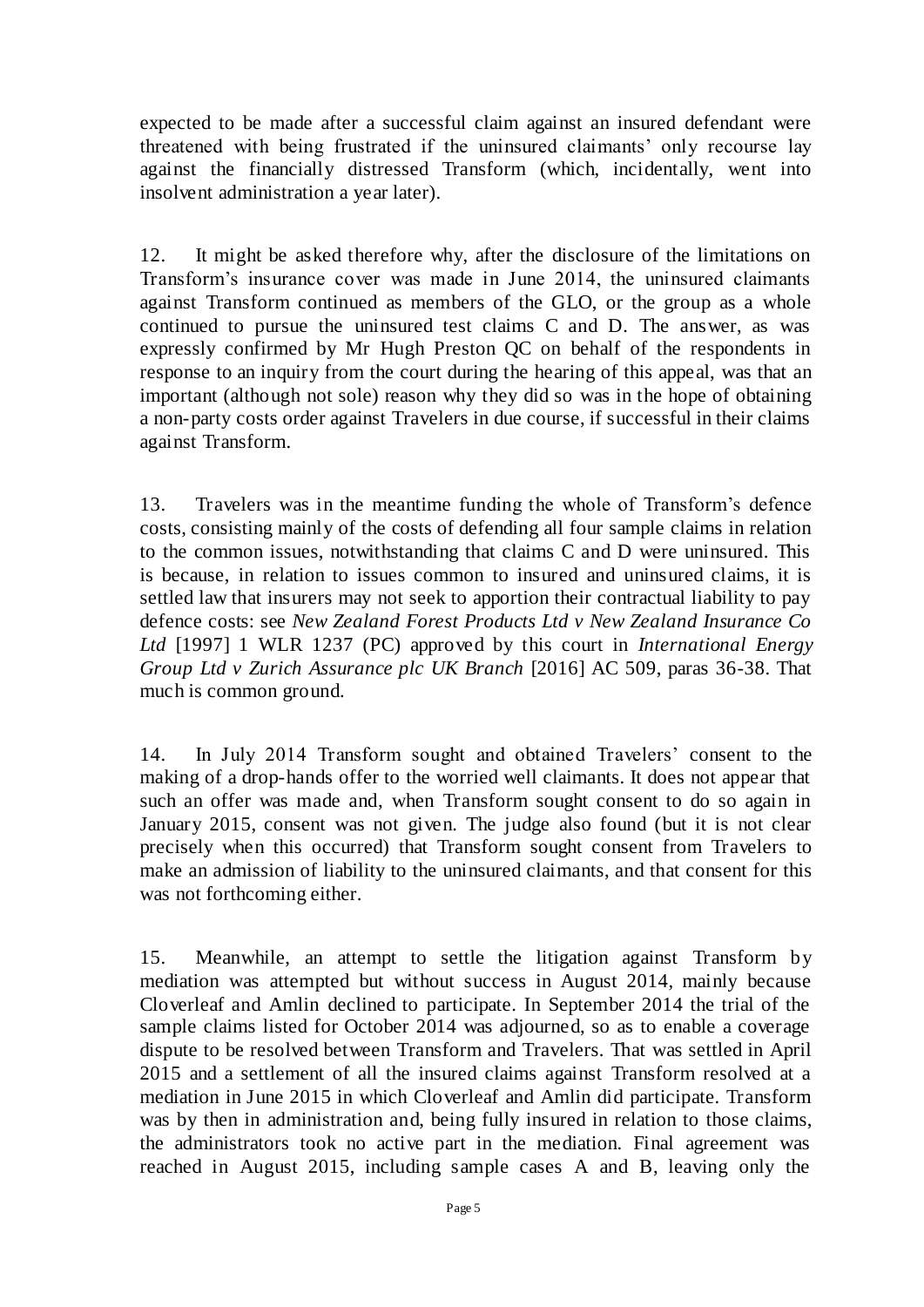uninsured claims outstanding. At that point Travelers' obligation to fund defence costs ceased. The remaining uninsured sample claims C and D were eventually determined in May 2016, by an award of summary judgment. By then, all the other uninsured claimants against Transform had obtained default judgment, in March 2016.

# *The section 51 Applications*

16. Notice that a section 51 application would be made against Travelers was communicated to Travelers before the uninsured claimants obtained summary judgment against Transform, as described above. It was heard by Thirlwall LJ in October 2016 and determined in an admirably concise reserved judgment handed down on 24 February 2017: [2017] EWHC 287 (QB).

17. The judge reminded herself of the leading general authorities on non-party costs orders, to which reference will be made below. She referred only to one firstinstance case about non-party cost orders against insurers, namely *Citibank NA v Excess Insurance Co Ltd* [1999] 1 Lloyd's Rep IR 122, although she noted that it had been followed in later cases. But she distinguished that line of authority on the basis that, uniquely in the case before her, the insurers had participated in the defence of wholly uninsured claims. She therefore directed herself by reference to the general principles relating to non-party costs orders namely: (1) whether the case was exceptional and (2) whether the making of an order would accord with fairness and justice.

18. Her decision to make a non-party costs order against Travelers was, in summary, motivated by the following analysis. First, she took the view that the uninsured claims were entirely separate and distinct from the insured claims, so that Travelers had no business involving itself in the uninsured claims at all, either directly or through jointly retained solicitors.

19. Secondly, she was powerfully influenced by her conclusion (which is not open to challenge in this court, having been affirmed by the Court of Appeal) that if early disclosure of the limitations on Travelers' insurance had been made, the uninsured claimants would not have pursued their claims, so that the costs which they then incurred on a several-only basis under the terms of the GLO for which they had no effective recourse, outside section 51, against anyone, would not have been incurred at all. She concluded that the decision not to make early disclosure had been, at least, influenced by a perception on the part of the jointly retained solicitors that non-disclosure would serve Travelers' rather than Transform's interests, and that the conflict in that regard had been overlooked.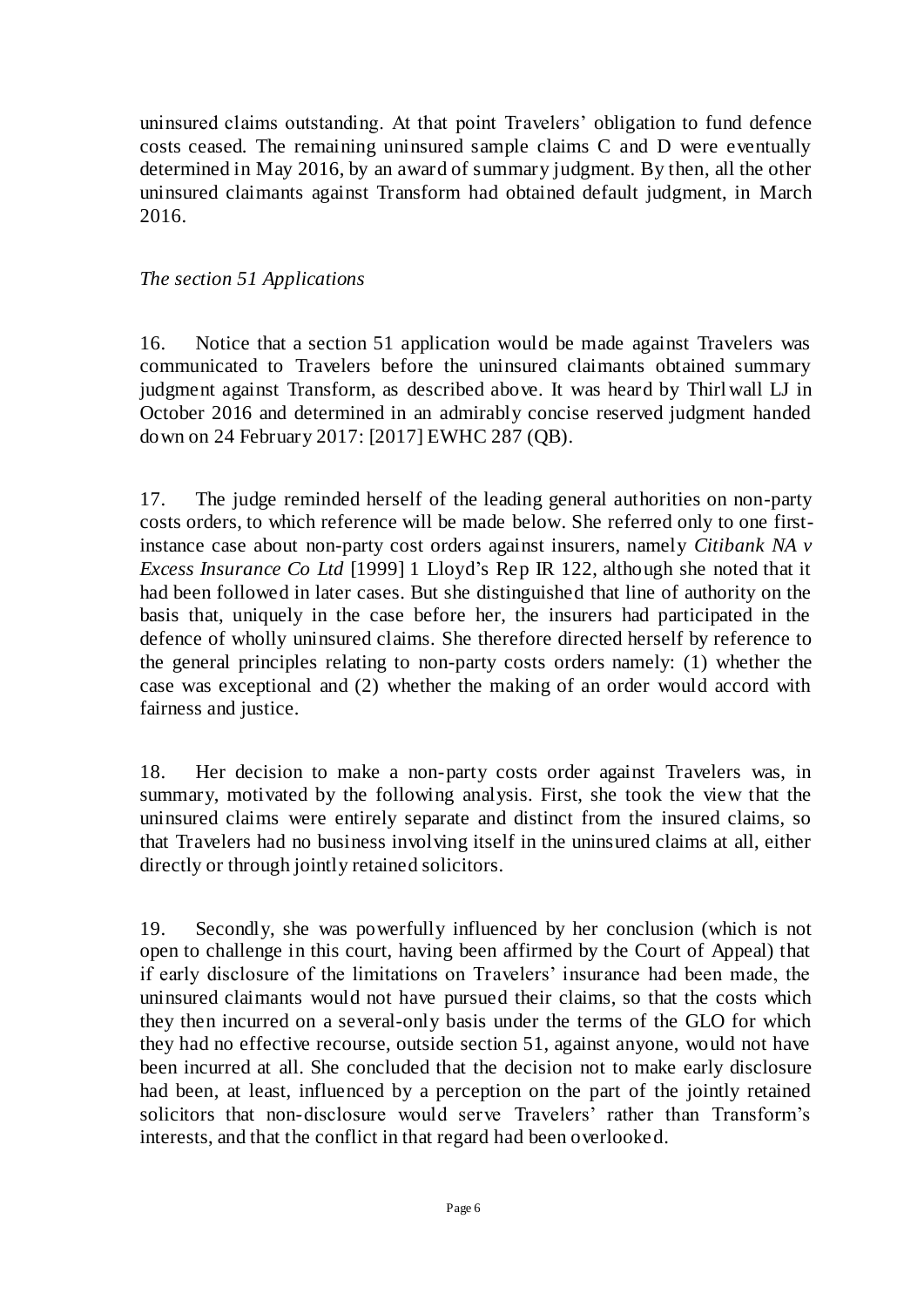20. Thirdly, the judge was clearly much affected by her perception that there was an asymmetry or lack of reciprocity in costs risk as between the uninsured claimants and Travelers. If the uninsured claims were successfully defended (at Travelers' expense) then Travelers would have a full costs recovery against, inter alia, the uninsured claimants for their several shares of that liability. By contrast, if the uninsured claimants were successful against Transform, they would have no recourse at all against Travelers for their costs and, because of Transform's financial plight, no effective recourse against Transform either. Looking at it from Travelers' perspective, the presence of the uninsured claimants within the GLO reduced their costs exposure of failure on the common issues by reference to the number of the uninsured claimants against Transform expressed as a fraction of all the claimants against Transform, whereas Travelers would suffer no corresponding reduction in their costs recovery if successful. By contrast, if only insured claimants had proceeded against Transform, Travelers' costs risk would have been for the whole of the common costs, and there would have been reciprocity.

21. Finally, the judge regarded Travelers' participation in questions about whether to make offers of settlement or admissions to the uninsured claimants as further factors strongly supportive of a conclusion that Travelers had participated in the uninsured claims to an extent sufficient to incur a non-party costs liability.

22. The Court of Appeal (Patten and Lewison LJJ) reached the same conclusion as the judge, but for slightly different reasons: [2018] EWCA Civ 1099. They thought that the judge went too far in her conclusion that the uninsured claims had nothing whatsoever to do with the insured claims, because the same common issues arose in both, and Travelers were obliged under the policies (and the general law) to fund the defence of Transform's position in relation to those common issues in all four test cases. They were, if anything, even more powerfully affected by the asymmetry or lack of reciprocity as between the uninsured claimants and Travelers in relation to costs risk. Having described that lack of reciprocity as leading to the fortuitous result that Travelers escaped liability for approximately 68% of the costs of the common issues Lewison LJ continued, at para 12:

> "My instinctive reaction is that this result accords neither with reason nor justice given the probably unique circumstances of this case."

He noted that the editors of *Colinvaux and Merkin on Insurance Contract Law* reached a similar conclusion, namely "that reciprocity was appropriate" (see para 17).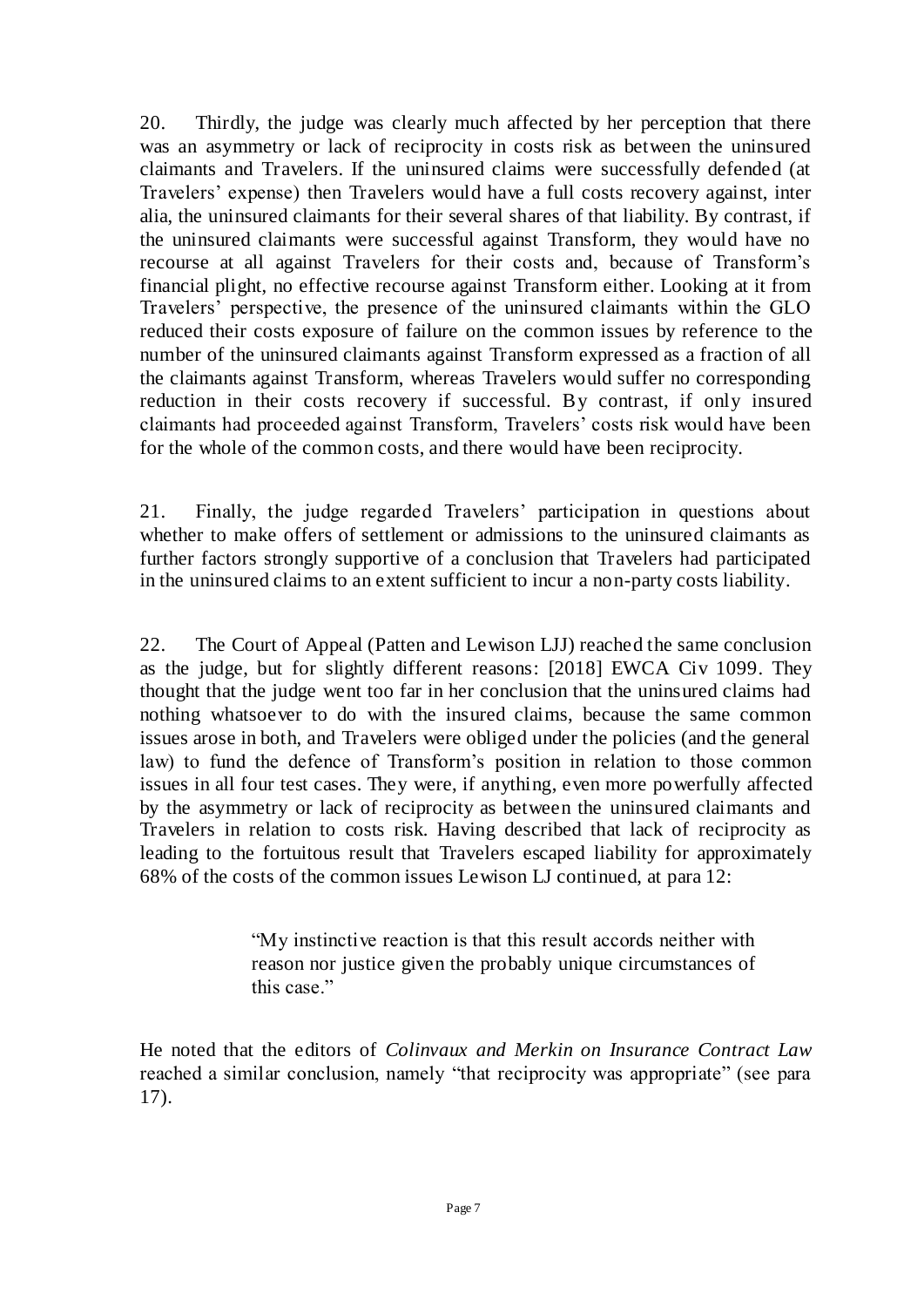23. The Court of Appeal broadly upheld the judge's factual analysis of the circumstances in which disclosure of Transform's insurance cover was delayed, and its consequences, and (not without hesitation) her conclusion that Travelers should bear responsibility for what she had regarded as the flawed advice given by the jointly retained solicitors, mindless of the underlying conflict of interest between Travelers, which stood to gain from the addition of uninsured claimants, and Transform, which stood to lose from it. But it is clear that the Court of Appeal regarded the reciprocity point as decisive, both because it made the present case exceptional and because it pointed the way to a non-party costs order against Travelers as achieving a just result: see para 45, and its reference back to para 32.

24. In conclusion, after an analysis of the cases (referred to below) about nonparty costs orders against insurers, the Court of Appeal concluded, at para 46, that the judge had been "entirely correct" to treat the question as depending upon the twin issues of exceptionality and justice, rather than upon any particular principle s applicable to non-party costs orders against insurers.

*The Law*

25. Section 51 of the Senior Courts Act 1981 (previously known as the Supreme Court Act) provides as follows:

> "(1) Subject to the provisions of this or any other enactment and to rules of court, the costs of and incidental to all proceedings in -

- (a) the civil division of the Court of Appeal;
- (b) the High Court;
- (ba) the family court; and
- (c) the county court,

shall be in the discretion of the court.

(2) Without prejudice to any general power to make rules of court, such rules may make provision for regulating matters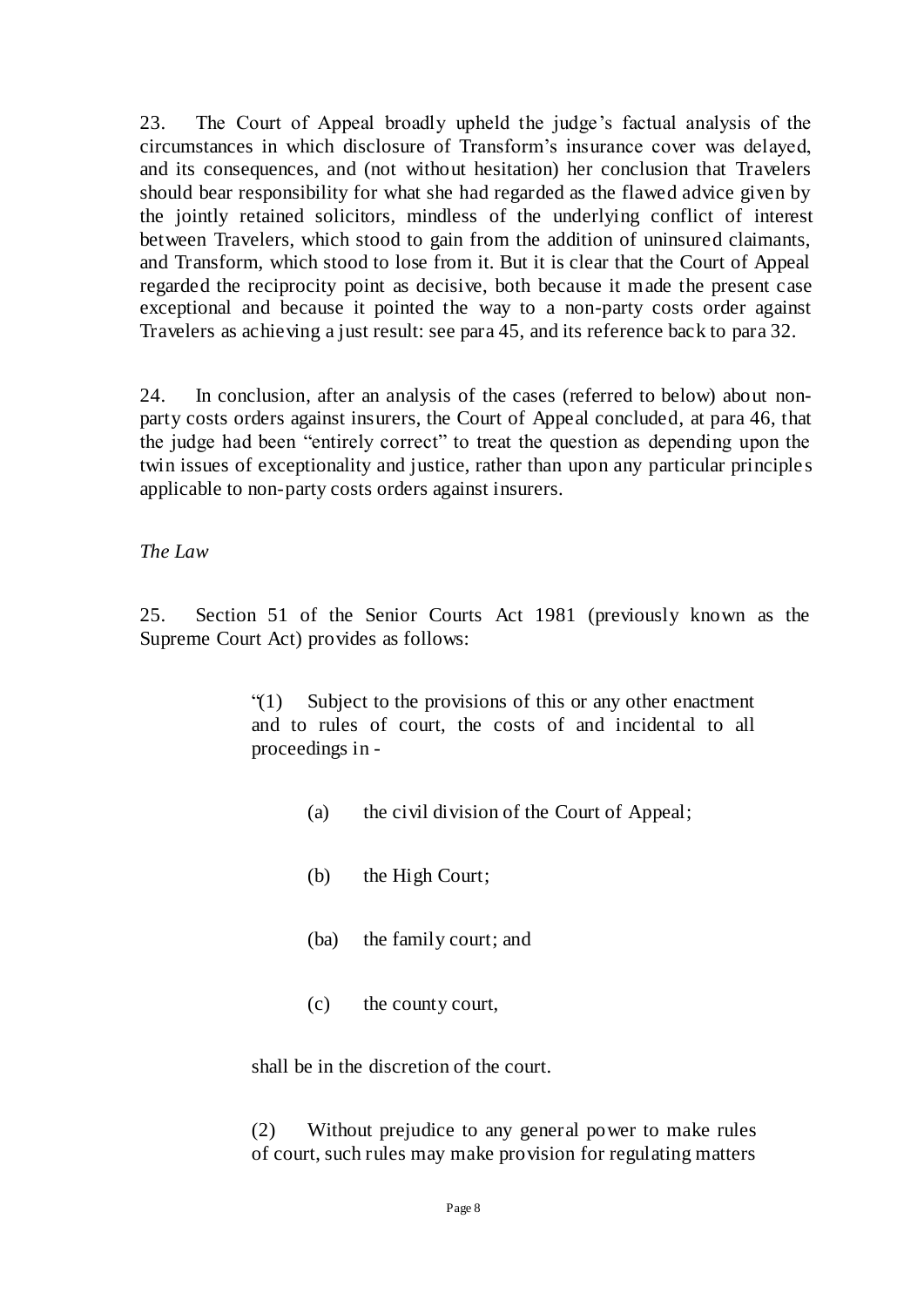relating to the costs of those proceedings including, in particular, prescribing scales of costs to be paid to legal or other representatives or for securing that the amount awarded to a party in respect of the costs to be paid by him to such representatives is not limited to what would have been payable by him to them if he had not been awarded costs.

(3) The court shall have full power to determine by whom and to what extent the costs are to be paid …"

This formulation amends the original language of section  $51(1)$ , which was as follows:

> "Subject to the provisions of this or any other Act and to rules of court, the costs of and incidental to all proceedings in the civil division of the Court of Appeal and in the High Court, including the administration of estates and trusts, shall be in the discretion of the court, and the court shall have full power to determine by whom and to what extent the costs are to be paid."

It is not suggested that the change of language affects the issues arising in this appeal in any way.

26. It was not initially appreciated that the jurisdiction to determine "by whom … costs are to be paid" (first conferred in those words by section 5 of the Supreme Court of Judicature Act 1890) enabled the court to make costs orders against nonparties at all. That was the issue decided in the affirmative by the *Aidan Shipping*  case in 1986, reversing long-standing authority consisting of decisions of the Court of Appeal to the contrary in 1901 and 1958. Lord Goff's recognition in that case that it was for the Rules Committee to regulate the exercise of this broad jurisdiction if it thought fit has not been reflected in any rules or practice directions relevant to this appeal. Rather the task of formulating principles for the discretionary exercise of this jurisdiction has fallen to the courts.

27. It is evident (from p 981B in the *Aidan Shipping* case), and obviously right, that it is a pre-requisite for the making of a costs order agai nst a non-party that the person sought to be made liable has some relevant connection with the proceedings in question. But the passage of time, and the endless development of novel ways of funding the ever-increasing cost of civil litigation, has shown that non-parties may become connected with proceedings in a wide variety of ways, usually providing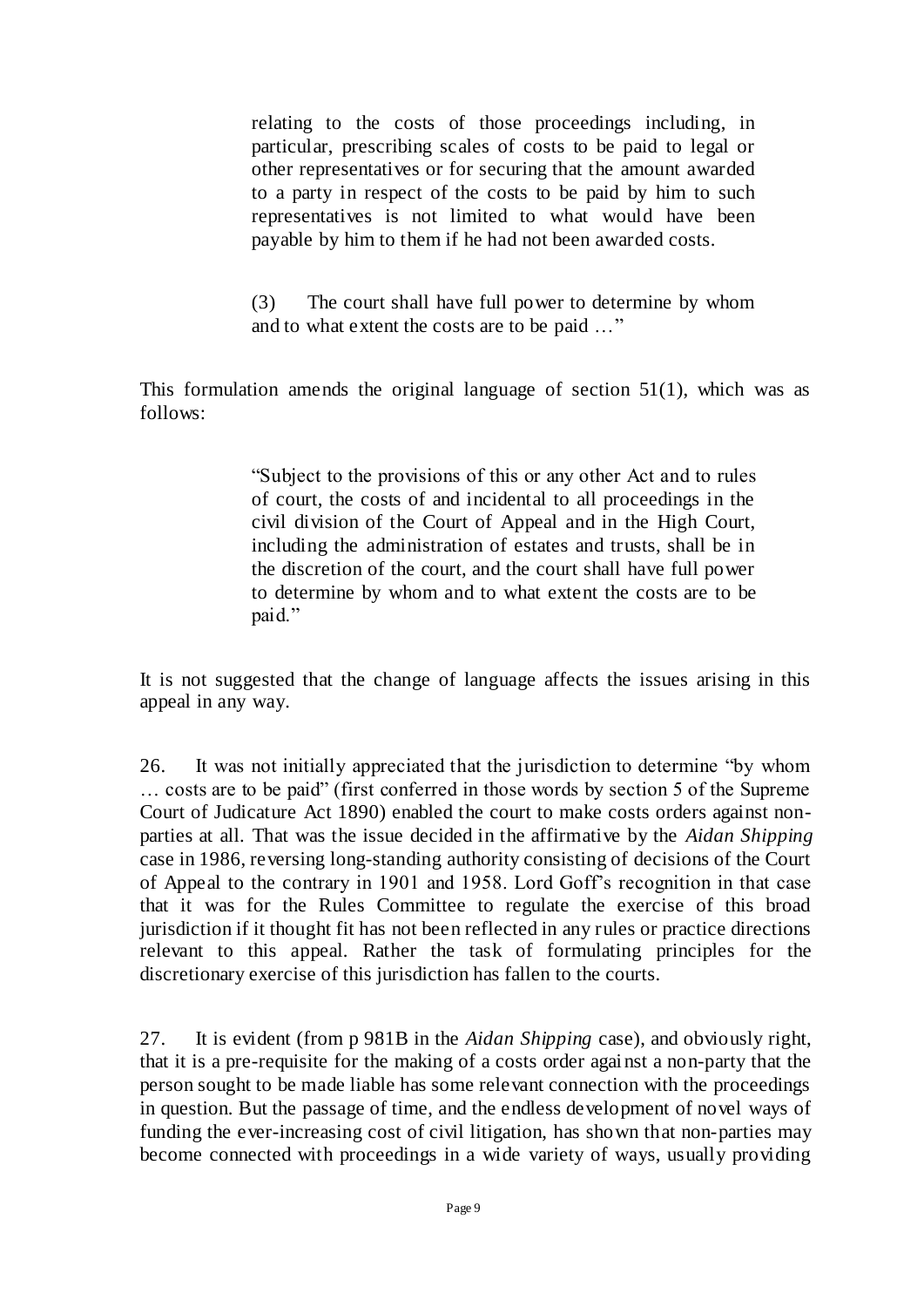funding and/or exercising some degree of control or providing assistance. They range from the "pure" funder who contributes to a litigation fund out of sympathy or charity, with no financial or other interest in the outcome, through the company shareholder who funds the company's litigation to preserve the value of his shareholding, or the director who controls the conduct of the litigation pursuant to a fiduciary duty to the company, to the speculator who buys into a piece of litigation with a view to making a profit from a share in the damages recovered. Liability insurers occupy a particular, well-populated, space on that broad spectrum.

28. It is therefore not surprising that the appellate courts have struggled to identify principles applicable across the board to the exercise of the jurisdiction to make a costs order against a non-party, save at the very highest level of generality, although some attempt has been made, for example by Lord Brown of Eatonunder-Heywood giving the opinion of the Judicial Committee of the Privy Council in *Dymocks Franchise Systems (NSW) Pty Ltd v Todd* [2004] 1 WLR 2807, paras 25-29, approved as an authoritative statement of English law by the Court of Appeal in *Deutsche Bank AG v Sebastian Holdings Inc* [2016] 4 WLR 17, para 62. But neither was a case about insurers, and the conduct of the non-party relied upon in the *Dymocks* case for the making against it of a costs order consisted in the main of self-interested funding rather than, as here, conduct of the relevant litigation.

29. An earlier attempt to lay down general principles had been made by the Court of Appeal in *Symphony Group Plc v Hodgson* [1994] QB 179, but that was not an insurance case either. The ratio of that case was that a section 51 non-party costs application should not be used as a substitute for the pursuit of a related cause of action against the non-party in ordinary proceedings. Beyond that, the particular statements of principle there enunciated have no relevance to this appeal.

30. It is not the purpose of this judgment comprehensively to reassess those generally applicable principles. It may be (and I am reluctantly prepared to assume but without deciding) that they really are limited, as the Court of Appeal thought in the present case, to the twin considerations of exceptionality and justice. The same general conclusion is to be found in the *Deutsche Bank* case. That said, I share all Lord Reed's concerns as to the lack of content, principle or precision in the concept of exceptionality as a useful test. Rather, this is an occasion to consider, in more granular detail, the principles which ought to apply to that distinct part of the broad spectrum of non-parties occupied by liability insurers. While doing so it will be appropriate to make some brief observations about the impact of those general principles in the liability insurance context, and in particular about the role played by the presence or absence of a causative link between the conduct of the nonparty relied upon and the costs which the applicants incurred which they seek to recover against the non-party under section 51.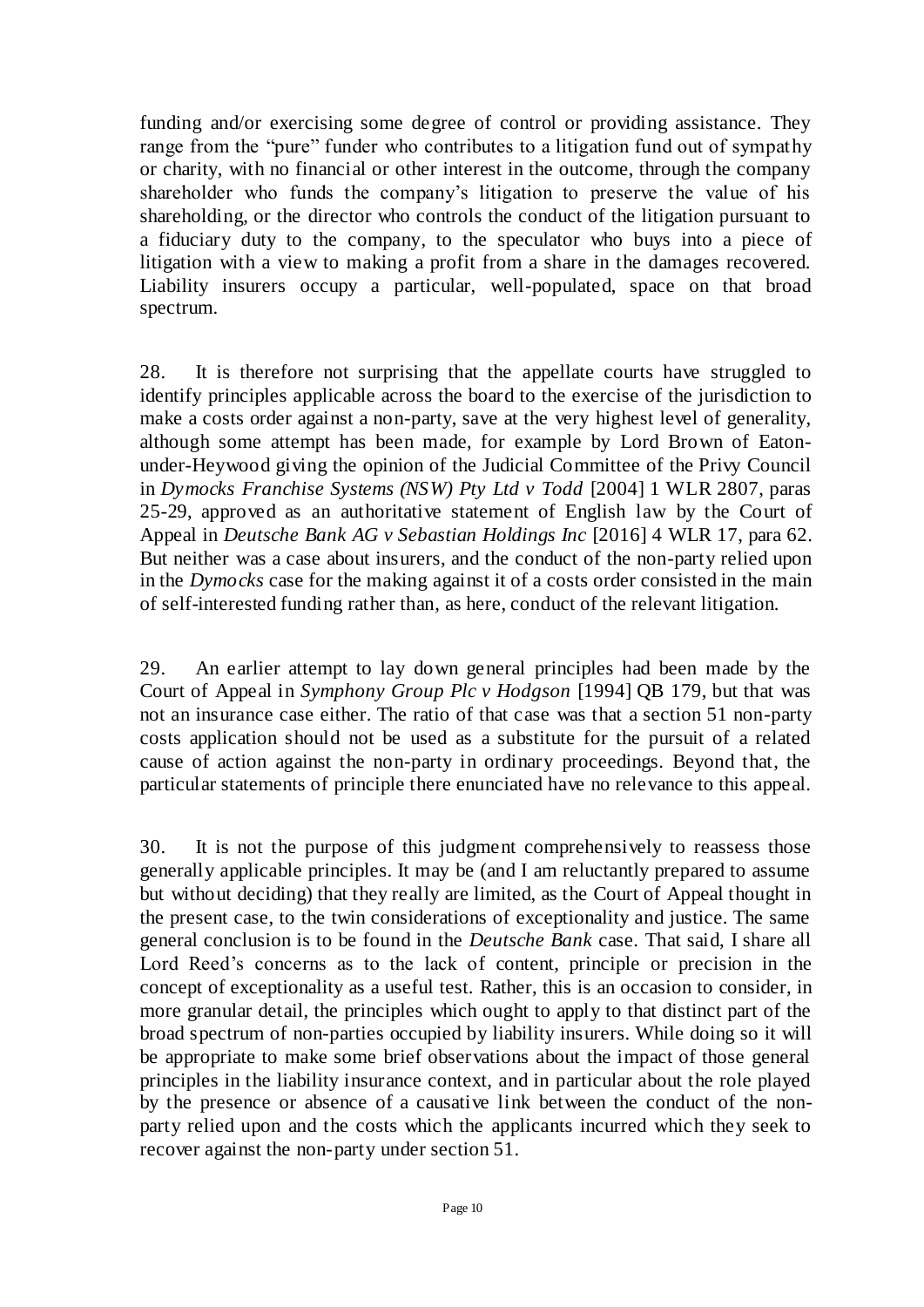31. Liability insurance serves an obvious public interest. It protects those incurring liability from financial ruin. More importantly, it serves to minimise the risk that persons injured by the insured will go uncompensated as a result of the insured's lack of means. Unlike ATE insurance it is not primarily aimed at making a profit by assisting in the funding of litigation but, where liability becomes the subject of litigation, the insurance typically contains provision under which the insurer is obliged to fund the insured's defence and, as an inevitable concomitant, entitled to exercise substantial (although not always complete) control over the conduct of its insured's defence. The liability insurer is therefore typically an involuntary rather than voluntary funder of litigation, and the control which the insurer habitually exercises over the conduct of its insured's defence arises from a pre-existing contractual entitlement, rather than from a freely made decision to intermeddle.

32. Where a liability for which the insurance policy provides cover becomes the subject of litigation, there are long-settled principles of insurance law which, in addition to the contractual terms of the policy itself, serve to regulate the proper participation of the insurer in the funding and, in particular, conduct and control of the insured's case. They long pre-date the recognition of the non-party costs jurisdiction. They were summarised by Sir Wilfred Greene MR in *Groom v Crocker* [1939] 1 KB 194, 203, as follows:

> "The right given to the insurers is to have control of proceedings in which they and the assured have a common interest - the assured because he is the defendant and the insurers because they are contractually bound to indemnify him. Each is interested in seeing that any judgment to be recovered against the assured shall be for as small a sum as possible. It is the assured upon whom the burden of the judgment will fall if the insurers are insolvent. The effect of the provisions in question is, I think, to give to the insurers the right to decide upon the proper tactics to pursue in the conduct of the action, provided that they do so in what they bona fide consider to be the common interest of themselves and their assured. But the insurers are in my opinion clearly not entitled to allow their judgment as to the best tactics to pursue to be influenced by the desire to obtain for themselves some advantage altogether outside the litigation in question with which the assured has no concern."

33. The combination of the clear public interest in the provision of liability insurance and the fact that, within the above confines of contractual propriety, an insurer commits itself to the funding and control of its insured's litigation long before the dispute in question is even known about, provides a firm basis for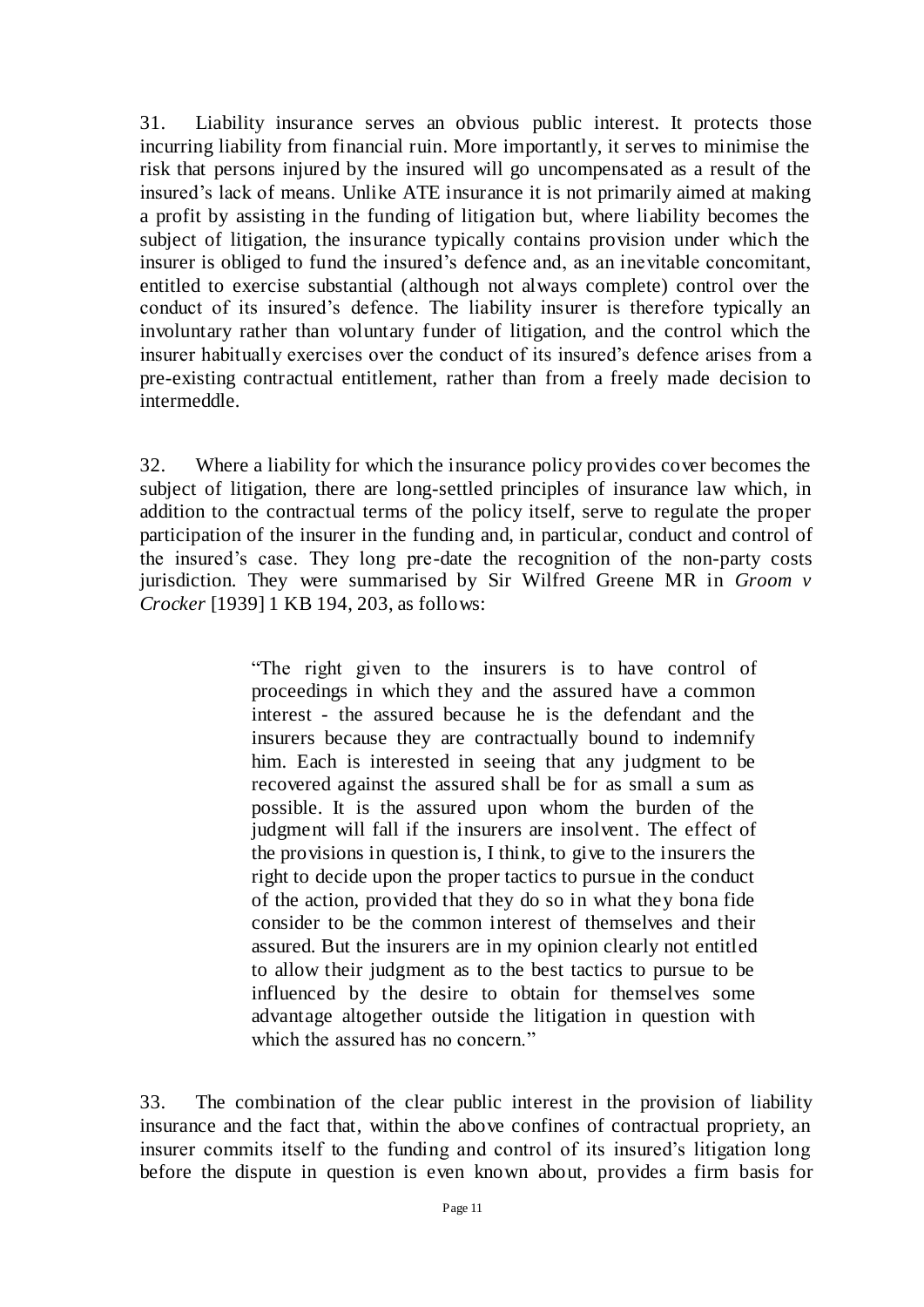concluding that (in the absence of engagement by the Rules Committee) the appellate courts ought to be as clear and detailed as they properly can in setting out the principles applicable to the incurring of non-party costs liability by insurers. It would be unsatisfactory if the insurer's exposure to that liability, *ex hypothesi* lying outside the confines of the policy, were to depend purely upon the uncontrolled perception of a particular judge about the general justice of the matter, controlled only by a requirement to show exceptionality, in the general sense that the case in which the question has arisen is unusual, measured against the general run of civil litigation.

34. Cases in which any question of the non-party liability of the liability insurer under section 51 arises may be said, almost by definition, to be unusual. This is because, in the vanilla case of a single claim within the scope of the cover provided by the policy, the insurer will be contractually liable to the insured to indemnify it in respect of its costs liability to the successful claimant, who will make a full costs recovery by that indirect route, if necessary (where the insured is insolvent) with the assistance provided by the Third Parties (Rights against Insurers) Act 2010, replacing the earlier Act of the same name in 1930 ("the 1930 Act"). To treat every case as exceptional where, for any reason, the claimant lacks that indirect means of costs recovery exposes the liability insurer to the unpredictable outcome of the judge's perception of justice in every case where a section 51 application is likely to need to be made. The court should therefore be disposed to identify within the requirement for exceptionality something much more focussed than that the facts of the particular case are unusual.

35. Prior to the present case, the reported decisions about non-party costs applications against liability insurers do disclose a sustained attempt to provide some measure of guiding principle for the exercise of this wide jurisdiction. In *TGA Chapman Ltd v Christopher* [1998] 1 WLR 12 the section 51 application was made because the cover was limited under the defendant's liability policy and insufficient to pay all the damages, let alone any part of the costs, and the defendant was not worth powder and shot. Nonetheless the claim fell squarely within the cover provided by the policy. It was, in the argot of the present case, an insured claim, and could have been pursued (subject to the limit of cover) directly against the insurer under the 1930 Act if the insurer had not put the defendant in funds (up to the policy limit) with which to settle it.

36. Drawing upon general principles about the section 51 jurisdiction Phillips LJ identified two separate bases upon which a liability insurer might become exposed to non-party costs liability. The first basis (by no means limited to insurers) may be labelled intermeddling. Repeating dicta of his own in *Murphy v Young & Co's Brewery Plc* [1997] 1 WLR 1591, 1601, he said at p 16: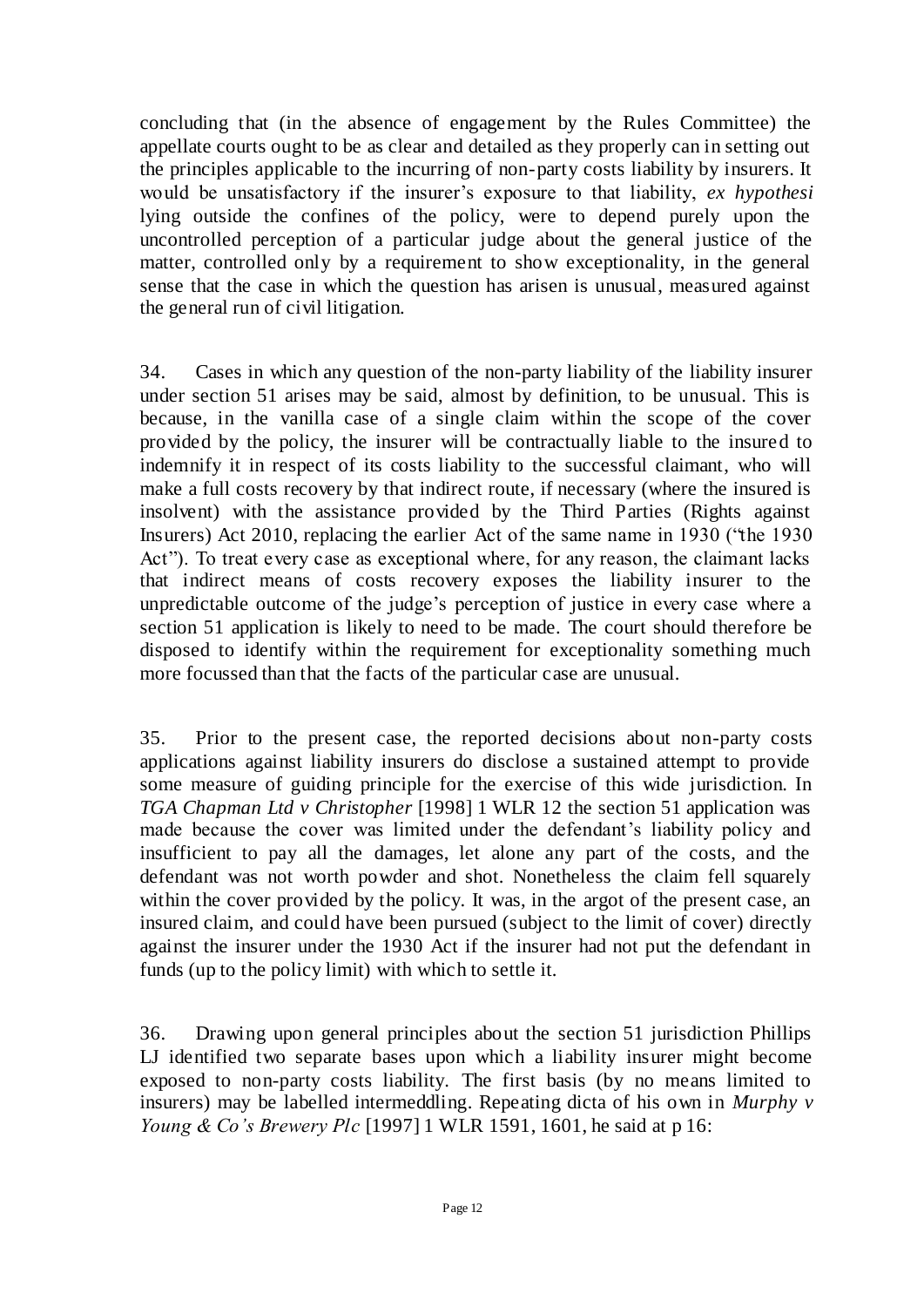"In *Giles v Thompson* [1994] 1 AC 142, 164 Lord Mustill suggested that the current test of maintenance should ask the question whether: 'there is wanton and officious intermeddling with the disputes of others in which the meddler has no interest whatever, and where the assistance he renders to one or the other party is without justification or excuse.' Where such a test is satisfied, I would expect the court to be receptive to an application under section 51 that the meddler pay any costs attributable to his intermeddling."

37. The second, which may be labelled the real defendant test, arose from the combination of the insurer's interest in the outcome of the proceedings, its contractual obligation to indemnify the defendant for its costs liability and its exercise of control over the conduct of the defence. In a case where there was no limit of cover which excluded such a contractual obligation in relation to costs he regarded a section 51 order as a convenient time and cost-saving short-cut to recovery against the insurer of an insolvent defendant under the 1930 Act. He regarded a case where a limit of cover excluded the insurer's contractual liability for costs, as it did in that case, as a "more complex" example of the second type, calling for a more nuanced approach.

38. The claimant company relied upon five features of the case which justified a section 51 order, namely that:

> "(1) the insurers determined that the claim would be fought; (2) the insurers funded the defence of the claim; (3) the insurers had the conduct of the litigation; (4) the insurers fought the claim exclusively to defend their own interests; (5) the defence failed in its entirety."

The Court of Appeal agreed. Much the most important consideration, for both purposes, was that the claim had been funded and defended by the insurers purely in their own interests, regardless of the interests of the assured defendant, who had been entirely without means from start to finish, and who would have been content to settle the case at the outset rather than contest it. The insurers were regarded as the real defendants in all but name. In passing Phillips LJ rejected the submission that exceptionality was to be measured by comparison with other insurance cases rather than the generality of cases, and the argument that an insurer who stayed within the bounds of his rights and obligations under the policy should never be exposed to liability beyond the limit of cover by means of a section 51 application.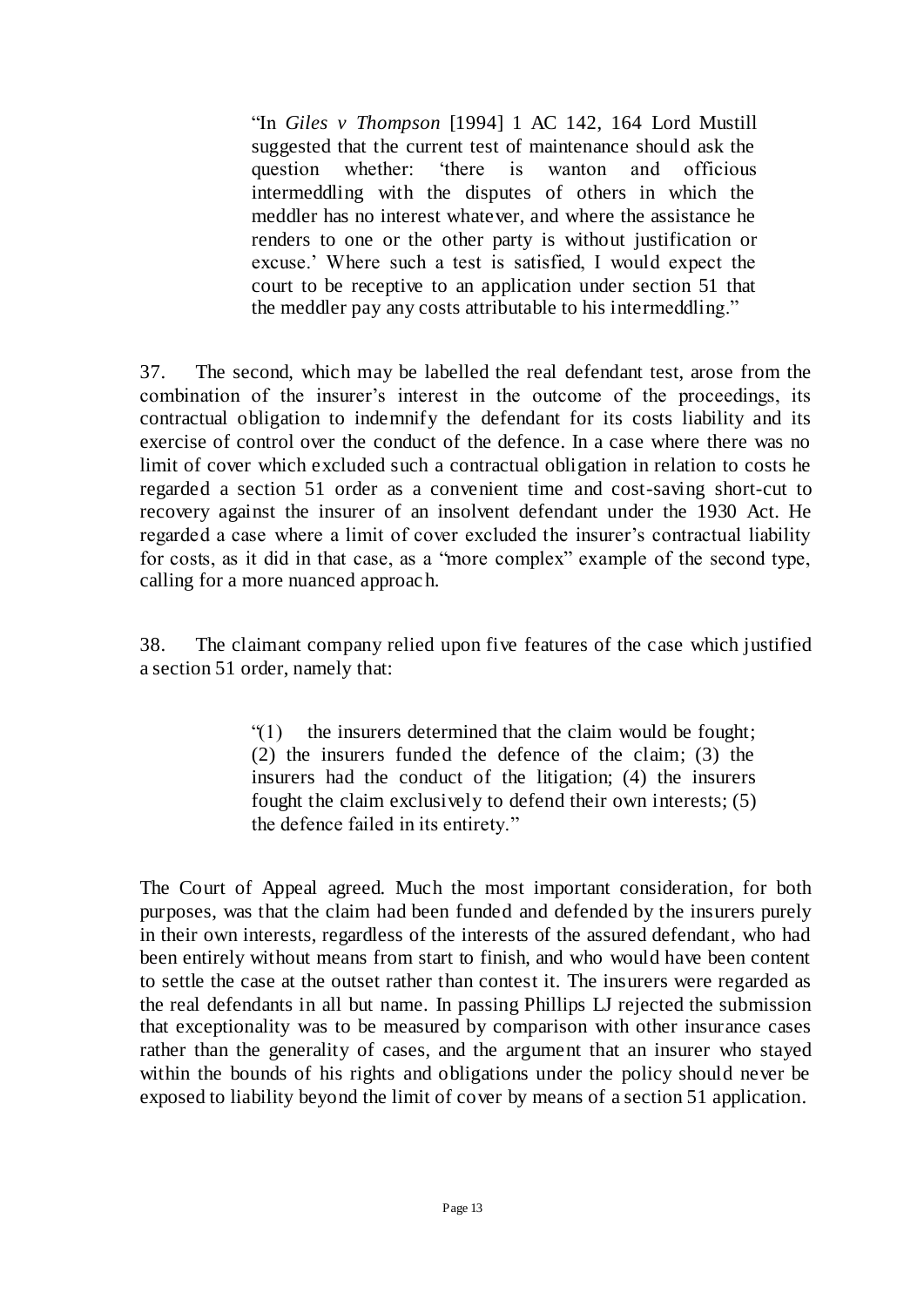39. In *Citibank NA v Excess Insurance Co Ltd* [1999] Lloyd's Rep IR 122, the section 51 application was prompted by the reporting of the *Chapman* case, and decided by Thomas J (as he then was) specifically upon the basis that the continued defence of the quantum of the claim after judgment on liability had been conducted by the insurers solely in their own interests, after the insured's interest in protecting its reputation had been terminated by the adverse judgment on liability. It was another case in which the claim fell within the cover, but the policy limit left the insured's costs liability uninsured.

40. Thomas J said, at p 131:

"The decision in *Chapman* has laid down clear principles that a court can apply. If the circumstances are such that the application for a costs order falls within those principles, then it should follow that there should be a costs order under section 51; if they do not, they should not. To my mind, the principles have been formulated in such a way that the cases that fall within them will be exceptional across the spectrum of litigation and thus the primary approach of the court should be to consider whether the principles set out have been satisfied."

The principles to which Thomas J was particularly referring are those features of the *Chapman* case numbered (1), (3) and (4) in the above summary: namely that the insurers decided that the claim should be fought, conducted the defence, and did so motivated entirely by their own interests. They have since come to be known (and were referred to in submissions during this appeal) as the *Chapman* principles.

41. *Cormack v Excess Insurance Co Ltd* [2002] Lloyd's Rep IR 398 was another case in which a limit of cover triggered the section 51 application. It turned on the proper application of the fourth *Chapman* principle. The insurers had conducted the litigation for the defendant under a professional indemnity policy, without objection from the defendant, and the outcome was an award of damages and costs which left part of the costs outside the limit of cover. The judge decided that the insurers had not conducted the litigation solely in their own interests, and that the defendant had, throughout, an interest in defending its reputation. Further the insurers' conduct of the case had not been the cause of the claimant incurring costs in excess of the limit of cover. He t herefore refused the application, for both those reasons.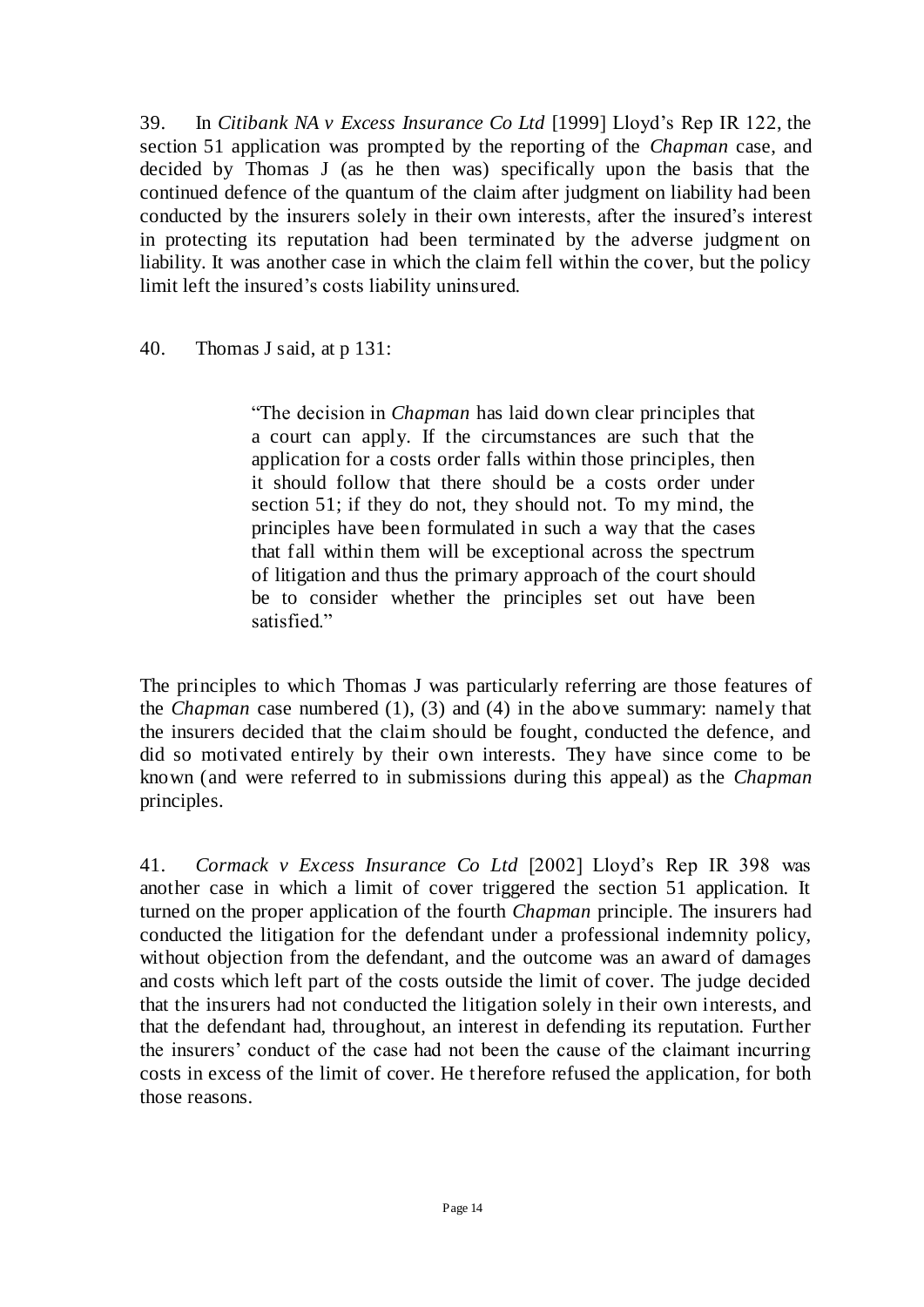42. Dismissing the appeal, the Court of Appeal endorsed the judge's analysis that the question whether a limit of cover case of this type was exceptional for the purposes of section 51 was likely to depend critically upon the extent of the insurer's self-motivation in its conduct of the defence, although this was not to be regarded as an invariable rule. Giving the leading judgment, Auld LJ treated the passage in *Groom v Crocker* (cited above) as setting the bench-mark. Insurers who strayed beyond an appropriate balance, as identified by *Groom v Crocker*, in allowing their interests to predominate over those of the insured might be found to have acted exceptionally, so as to attract the section 51 jurisdiction to make a nonparty costs order against them. He said that it followed from the *Chapman* case that this is what could turn an insurer for all practical purposes into the real defendant.

43. In passing the Court of Appeal warned against treating non-disclosure of cover as exceptional, because there was no duty to do so, and disclosure might damage the insurer's legitimate interests. Finally the Court of Appeal firmly endorsed the need for the applicant to demonstrate that the relevant conduct of the insurer (or some part of it) caused the claimant to incur the costs sought to be recovered from the insurer under section 51. Auld LJ said that the causation question went to the satisfaction (or otherwise) of the exceptionality requirement.

44. *Palmer v Palmer* [2008] Lloyd's Rep IR 535 was essentially an application of the fourth *Chapman* principle, as interpreted in the *Cormack* case. The judge had concluded that the insurers' conduct of an unsuccessful defence was sufficiently self-motivated to make it the real defendant in all but name, and the Court of Appeal dismissed the appeal. It adds nothing beyond repetition to the development of the relevant principles.

45. Nor does *Legg v Sterte Garage Ltd* [2016] Lloyd's Rep IR 390. It was not a limit of cover case, because the policy required the insurers to indemnify the insured defendant's costs liability without monetary limit. Further the claimants were entitled to pursue their costs claim in full against the insurers under the 1930 Act. The section 51 issues arose from the fact that the claimants put their nuisance and *Rylands v Fletcher* pollution claim on two alternative grounds, single escape of fuel and (by a later amendment) long-term leakage, when the relevant policy only provided cover against the former. The insurers abandoned the defence when they (mistakenly) thought that the covered basis of claim had been abandoned, but the claimants then secured default judgment on the basis of both. The judge held, and the Court of Appeal agreed, that the insurers had defended the claims solely or predominantly in their own interests, because they were concerned not to defend the insured from all liability, but only from liability for the head of claim covered by the policy, and the insured had no commercial or reputational reason to defend the claim. The *Legg* case was therefore a conventional application of the fourth *Chapman* principle, as interpreted in the *Cormack* case.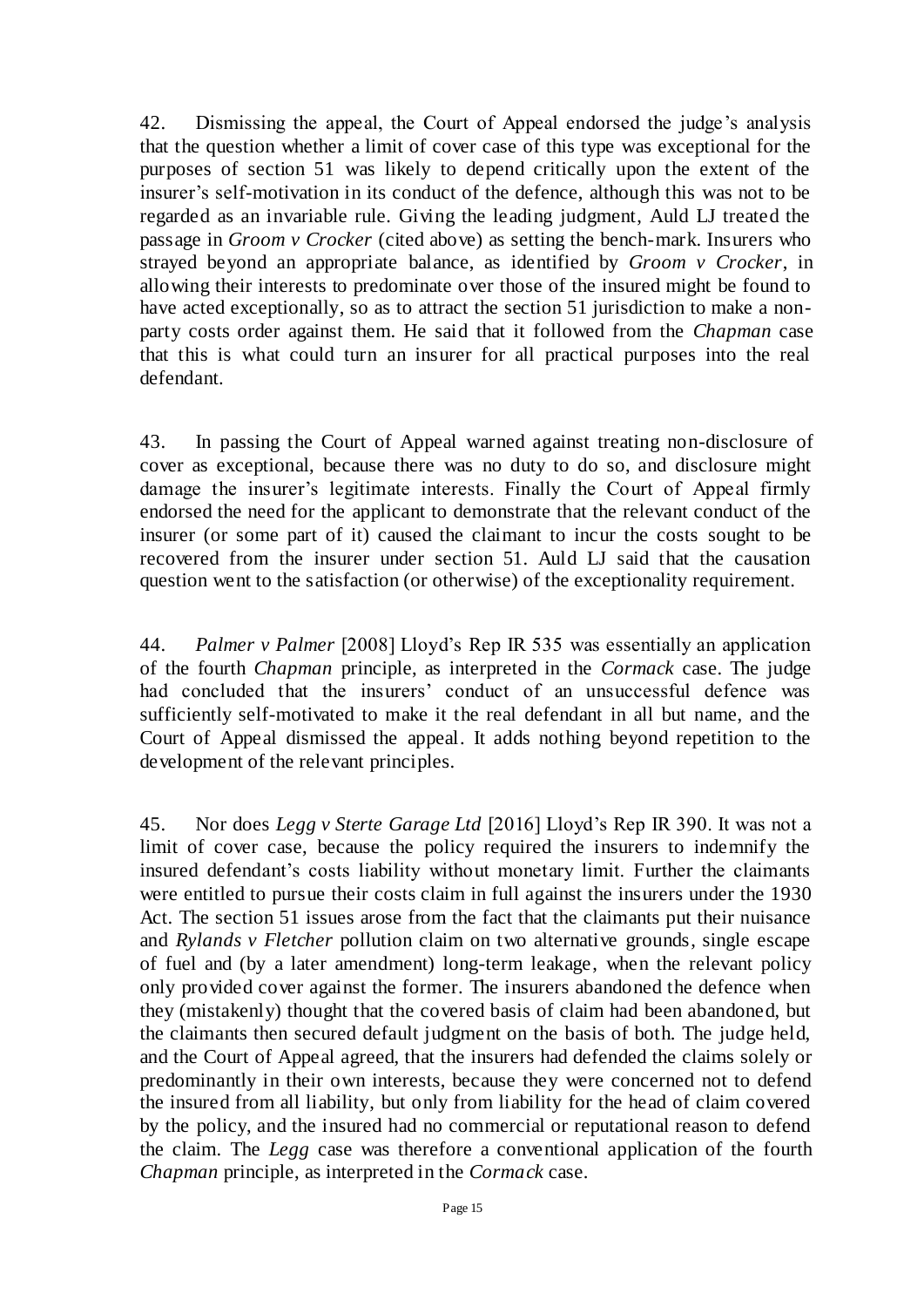46. In the present case the judge appears to have been persuaded that the *Chapman* principles, which she identified by reference to the *Citibank* case, were of limited assistance, because the problem facing her was conceptually different from a limit of cover case about an otherwise insured claim. Her approach was rather to examine whether Travelers became involved in the litigation of the uninsured claims which, in her view, had nothing to do with the insured claims or, therefore, with Travelers, who therefore had no business to become involved in them at all. Although she did not say so in terms, she clearly regarded the question whether Travelers should be liable for the uninsured claimants' costs as turning upon whether Travelers intermeddled in those claims. She therefore concentrated her analysis of what she called the exceptionality question upon the conduct of the insurers. She was properly alert to the question of causation, and therefore took the trouble to examine whether the non-disclosure of the relevant limits of the cover was a cause of the incurring of costs by the uninsured claimants, concluding that it was.

47. For its part the Court of Appeal conducted a review of the *Chapman* line of cases, concluding that they did not seek to lay down rigid rules, before concluding that exceptionality was established by the unusual nature of the circumstances, in particular the asymmetry or lack of reciprocity between Travelers and the uninsured claimants, rather than by any departure on the part of the insurers from the normal boundaries of conduct summarised in *Groom v Crocker,* and treated as a useful bench-mark in the *Cormack* case.

*Analysis*

# *The Chapman principles*

48. The main thrust of Travelers' case is that the decisions of the courts below, for different reasons, wrongly departed from the *Chapman* principles, thereby exposing insurers to unexpected and unforeseeable liability for costs as a non-party in excess of their obligations under the relevant policies, where their own conduct did not depart from the acceptable norm in a way that could properly be described as exceptional, and that the supposed asymmetry or lack of reciprocity as to costs risk between them and the uninsured claimants was neither exceptional in the relevant sense, nor a good reason why an order under section 51 was a just solution. More specifically they say that the reliance of the courts below upon the non-disclosure of the policy cover was contrary to principle, and that the other respects in which the judge found that Travelers had overstepped the proper boundaries had no causative consequences in either causing or increasing the uninsured claimants' expenditure of costs.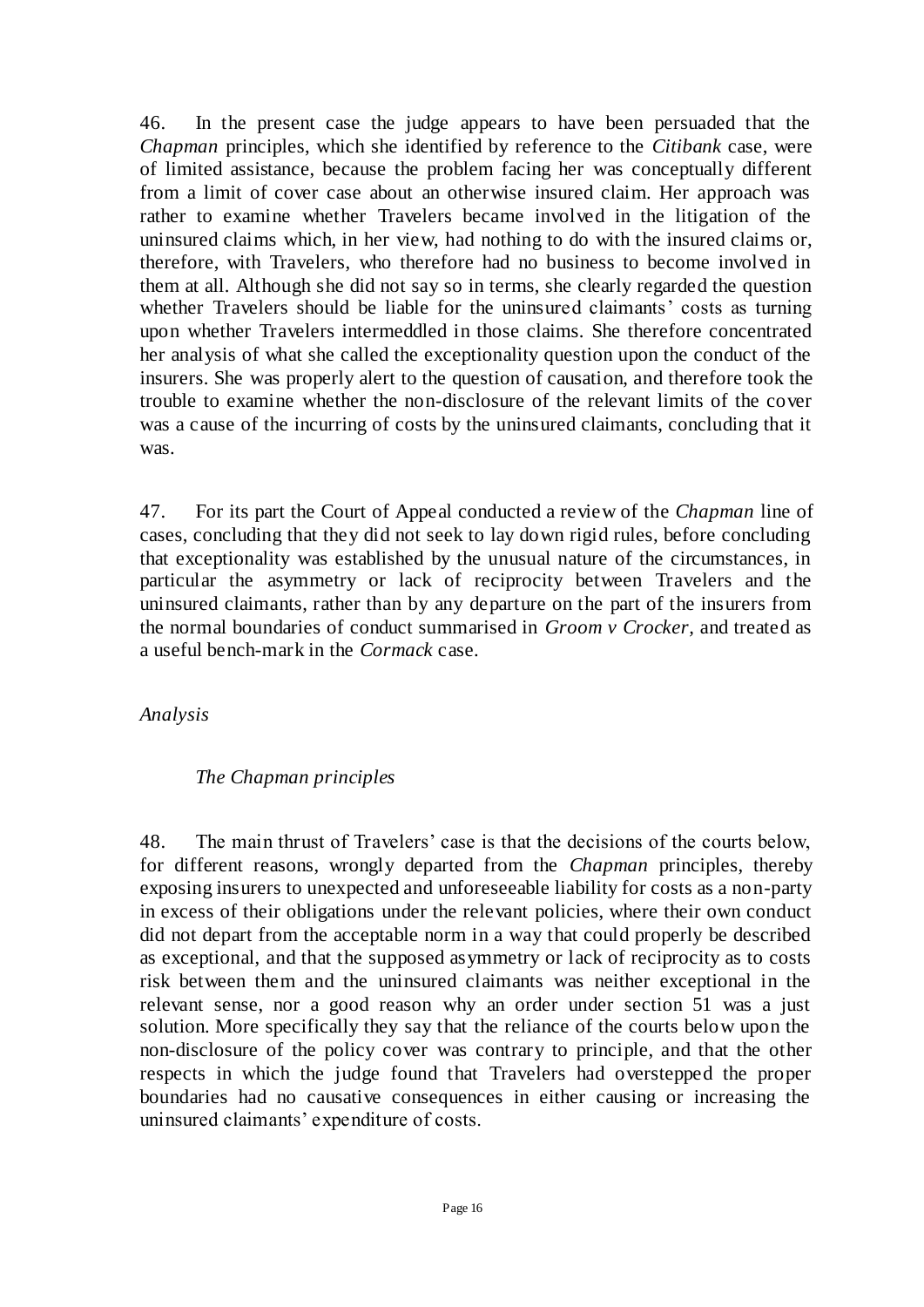49. Travelers also sought to mount a detailed attack on the judge's findings of fact, although they were confirmed by the Court of Appeal. This court would not have considered it appropriate to entertain this part of the appeal (although it was not actively pursued in oral submissions) but, for reasons which will appear, it has been unnecessary to do so in any event.

50. For their part the uninsured claimants say that the judge was right to treat the insured and uninsured claims as completely separate, that the judge was therefore correct to regard any significant involvement by Travelers in the conduct of the defence of the uninsured claims as conduct stepping across the boundary into the exceptional, and that the lack of reciprocity was, on its own, sufficient to justify an order under section 51.

51. In my view the courts in the *Chapman* line of cases were right to seek to identify clear and reasonably detailed principles, by way of guidelines rather than rigid rules, sufficient to enable liability insurers to know in advance what kind of conduct would, and what would not, be likely to attract non-party liability for the costs of successful claimants against their insured defendants, in excess of any relevant policy limits. It may be that Thomas J went a little too far towards elevating the *Chapman* principles into rigid conditions rather than guidelines, turning what was designed to be a good servant into a poor master. But the underlying perception that a loose requirement for exceptionality was an insufficient protection from exposure to a particular judge's after the event perception of the just result was correct, essentially for the public policy reasons identified in para 32 above.

52. I also consider that the two bases under which an insurer might become liable to a non-party costs order identified in the *Chapman* case, namely by intermeddling or becoming the real defendant, do represent a principled approach to the engagement of this jurisdiction against liability insurers, which is much preferable to the quest for factors which may satisfy an elusive concept of exceptionality. Where the claim itself falls within the scope of the insurance, whether or not subject to limits of cover, the real defendant test will usually be the appropriate one to apply.

53. Furthermore the underlying purpose of the *Chapman* principles, namely to identify in a limit of cover situation the cases where an insurer has become the real defendant in all but name is also correct. As Lord Reed demonstrates, this has been the animating principle behind the jurisdiction of the Scottish courts to make costs orders against non-parties for far longer than the parallel jurisdiction has been recognised in England and Wales, at least following the Judicature Acts. The *Chapman* line of cases make it clear that this is what the principles which they enunciate are designed to reveal.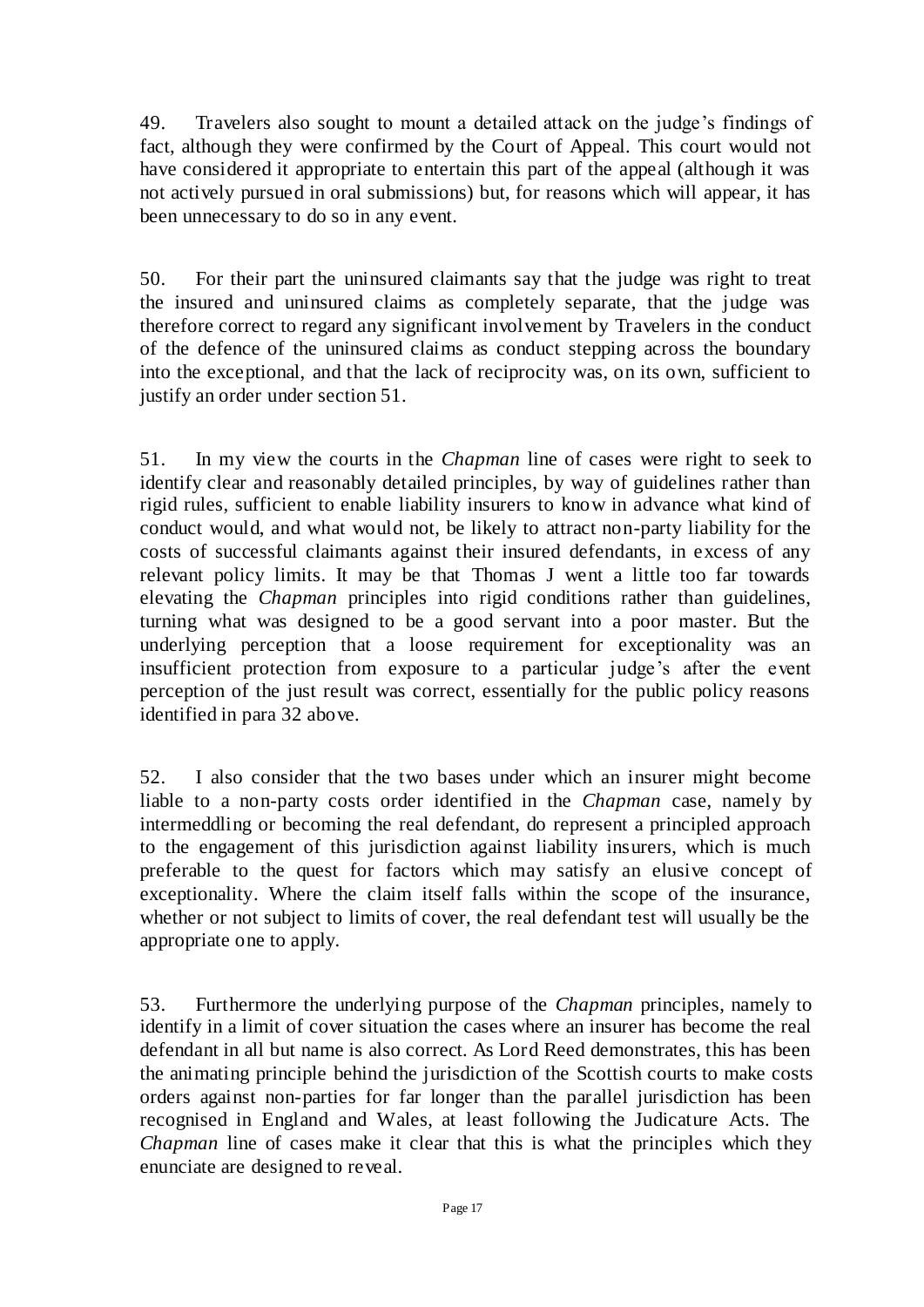54. But I am not satisfied that the *Chapman* principles really assist in relation to a case, such as the present, where the costs sought to be recovered against the insurer arise in the successful conduct against the insured defendant of a claim which lies outside the scope of the cover provided by the insurer: ie an uninsured claim. In such a case it is the intermeddling principle which falls to be applied. This is a principle derived from the English law about mai ntenance and champerty, as Phillips LJ acknowledged in the *Chapman* case, and which has no equivalent in Scotland, as Lord Reed explains. Its starting assumption is that non-parties usually, although not invariably, have no legitimate interest in becoming involved in the litigation of others. It does not render involvement of any kind objectionable, but only involvement which is (in old-fashioned language) wanton and officious, for which the non-party cannot demonstrate some justification or excuse.

55. This basis for the costs liability of the non-party does not necessarily depend upon showing that it has taken control of the litigation, or done anything approaching becoming the real defendant in it. Nor is there any fixed benchmark which will establish whether involvement has become a form of intermeddling. In every case the nature and extent of the non-party's involvement will have to be measured against the alleged justification or excuse for it. In sharp contrast with the real defendant test, the question whether the non-party has become involved under a framework of contractual obligation is likely to be of primary relevance. It may even be decisive against liability, especially where the relevant contract is of a type which is recognised and supported by public policy, such as liability insurance. If the non-party has not gone beyond the confines of those contractual obligations and attendant rights in framing its involvement, as explained in *Groom v Crocker*, liability as an intermeddler may be very hard to establish.

56. The key feature of the present case is that every one of the successful claims for which the claimants seek a non-party costs order is wholly uninsured. The uninsured claimants can have had no real expectation, if successful, of being paid their costs by the insurers, unless those costs were incurred as a result of some unjustified intervention in their claims by the insurers. This is sufficient on its own to take them out of the proper ambit of the *Chapman* principles, and to make it necessary to ask whether Travelers' involvement in the defence of the uninsured claims amounted to intermeddling. The question is not whether Travelers became the real defendant in each of them, but whether its level of involvement in them was justified and, even if not, whether it caused the incurring by the claimants of the relevant costs.

57. The present case is of course further complicated by the facts that the uninsured claims against Transform were brought in a group action alongside a smaller number of insured claims by different claimants against Transform, together with further claims (whether insured or uninsured) by yet further claimants against other defendants, all raising similar issues to be tried by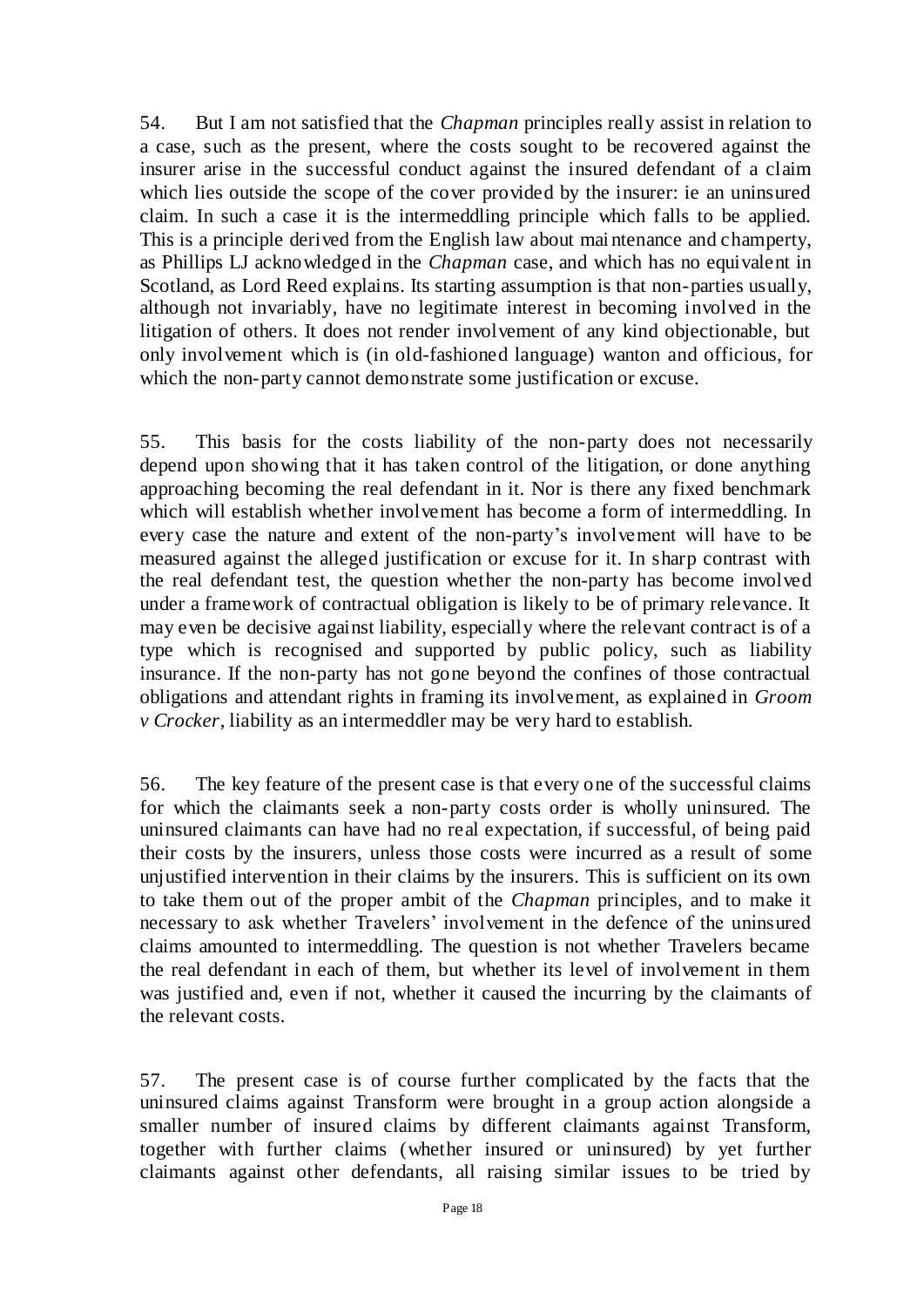reference to test cases, with the claimants contributing to, and liable for, costs on a several-only basis. It is out of these additional facts (coupled with Transform's insolvency) that the asymmetry or lack of reciprocity in costs risk arose.

#### *Asymmetry - Lack of Reciprocity*

58. This factor, which so deeply affected the courts below, may be summarised by saying that it describes a situation where one side faces having to pay the other side's costs if it loses, but the other side faces no such risk if it loses. Put the other way round, one side gets its costs if it wins, but not the other side if it wins. While it may be said that there is usually symmetry or reciprocity as to costs risk in ordinary civil litigation between solvent opponents, there are numerous situations where this is not so. The opponent may be legally aided. The claimant may have the benefit of Qualified One-way Costs Shifting ("QOCS"). Sometimes the court makes special orders limiting the costs exposure of one side only, for example under the Aarhus Convention. As in the present case, one side may be uninsured and be or become insolvent. In the latter situation there is theoretical reciprocal liability between the parties, but asymmetry in practicable recovery, and therefore risk.

59. The risk of asymmetry when claiming against a defendant of unknown means is aggravated by any uncertainty whether the defendant is adequately insured, and the law does not generally, and did not in this case, enable the claimants against Transform to obtain disclosure of the terms of its insurance cover. Whether that should be the law is not the subject of this appeal.

60. In the present case every one of the claimants against Transform began their claims without knowing whether they were covered by insurance, and continued them in face of increasingly depressing evidence about Tr ansform's impending insolvency. They all took the risk of asymmetric costs exposure and, for a majority of them, namely the respondents, that risk came to pass, as was revealed when Transform voluntarily disclosed the limits of its insurance cover in June 2014, followed by Transform going into insolvent administration in 2015. By contrast the lucky minority made a satisfactory costs recovery, funded by Travelers, when their cases were settled after mediation in August 2015.

61. In my view the reliance placed by the courts below on asymmetry or lack of reciprocity as a factor tending to justify a section 51 order against Travelers was misplaced. My reasons follow. First, leaving aside the incurring of costs by the uninsured claimants, the asymmetry in risk was not itself in any sense the result of any aspect of the intervention in, or conduct of, the defence of the uninsured claims by Travelers. It arose from the combination of the facts that Transform was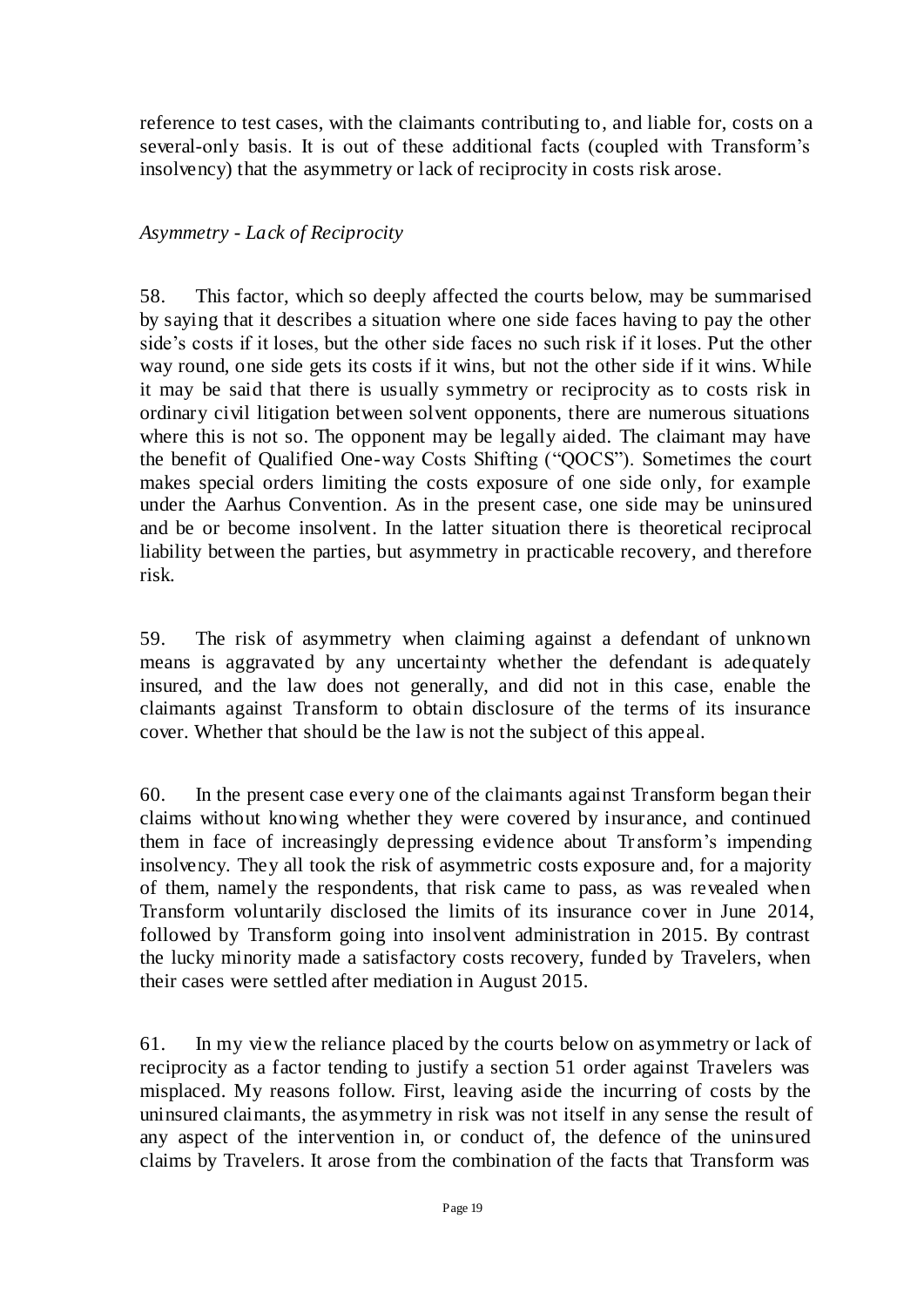insolvent, had insurance for only some of the claims, excluding those of the respondents, and that the claimants' liability for and therefore entitlement to costs was several-only, and extended to the prosecution of the common issues in the test cases. They chose, no doubt for good reason, to undertake that several-only costs burden regardless whether their claims were insured, taking the risk that they would not recover their outlay if they were not, even if successful.

62. One consequence of the several-only costs liability of each of the claimants is that the costs position of each of the claimants needs to be looked at separately. This is so notwithstanding the fact that, behind the scenes, the claimants may have used common solicitors, CFAs and ATE insurance in a way which greatly modified both their personal costs exposure, and the entitlement of the common solicitors to make a satisfactory costs recovery. Looked at separately, each claimant had either an insured or an uninsured claim against a common insolvent defendant, with all the consequences in terms of reciprocity which that entailed.

# *Non-disclosure of Cover*

63. The only sense in which anything done or not done by Travelers may be said to have contributed to that asymmetric outcome for the uninsured claimants was that the solicitors jointly instructed by Travelers and Transform played an advisory role in Transform's decision not to disclose the limits of its insurance cover earlier, when the uninsured claimants might have abandoned their claims, and successfully to resist an order for disclosure in 2013. That advice was given in good faith without a perception by the solicitors that there might be (as the judge held that there was in fact) a conflict between the interests of Transform and Travelers in whether to make that disclosure. Still less was the advice motivated in fact by a desire to dilute Travelers' costs risk in the defence of the common issues. It was not in any recognisable sense an inappropriate intervention by Travelers in the defence of the uninsured claims, as distinct from the insured claims. The advice was given in relation to the claims against Transform as a whole and was plainly part of the conduct of the defence to the insured claims which Travelers was entitled to control (in the *Groom v Crocker* sense) just as much as it was part of the conduct of the defence of the uninsured claims. Of course Transform, Travelers and their jointly instructed solicitors knew that the Worried Well claimants' claims were not insured, nor were claimants' claims falling outside the insurance policy periods, but disclosure could not practicably have been made to the uninsured claimants alone, since all the claimants were represented by common solicitors.

64. Both the judge and (but with less assurance) the Court of Appeal regarded it as right for Travelers to have to take responsibility for that advice. Whether or not that is so, it was advice which fairly reflected Travelers' rights as insurer, as was in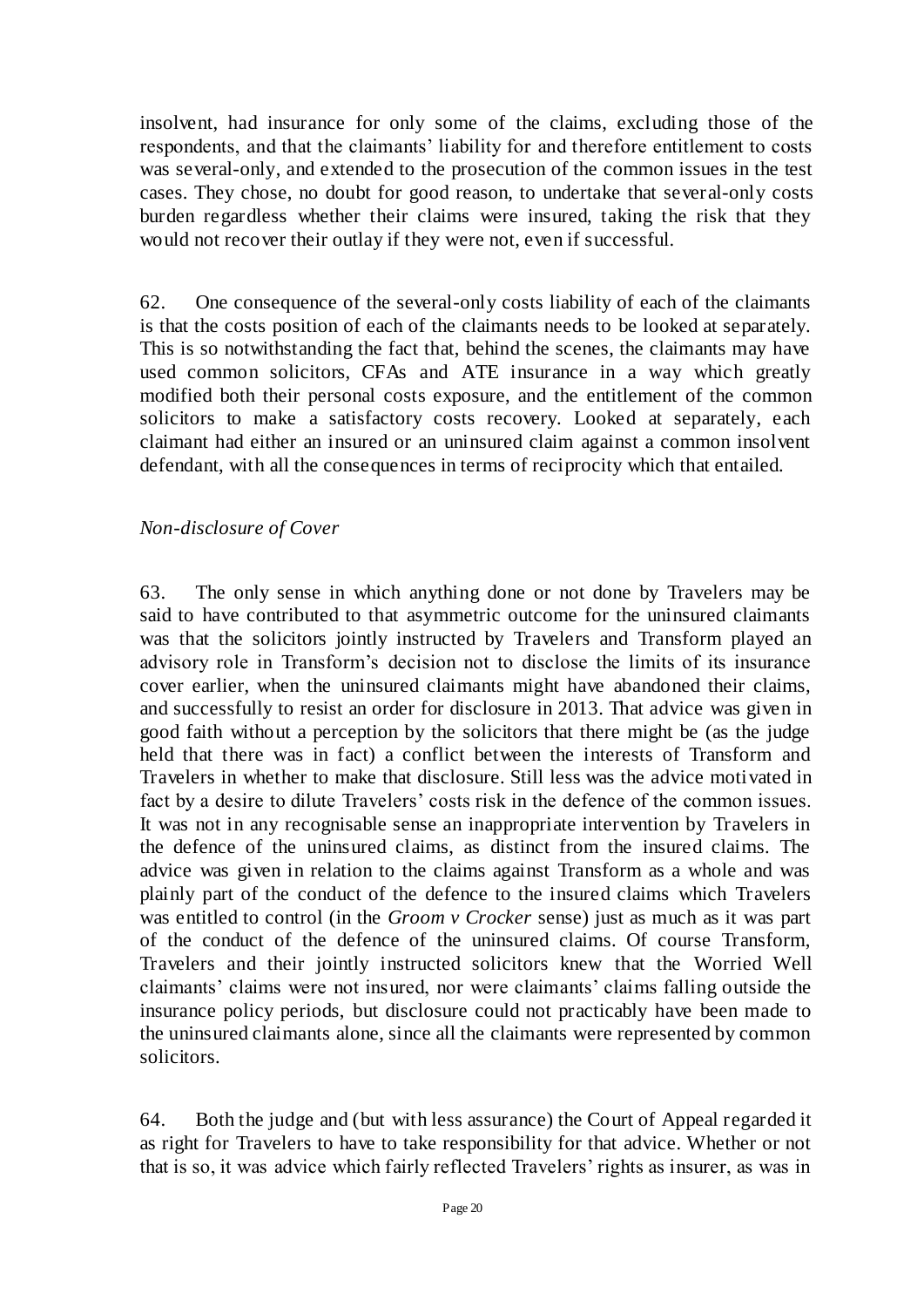due course confirmed by the judge, and noted as something not properly contributory to the making of a section 51 order in the *Cormack* case. It was not conduct which amounted to unjustified intermeddling in the uninsured claims for the purposes of section 51.

# *Causation*

65. I have noted above how firmly the Court of Appeal in the *Cormack* case endorsed the requirement for an applicant under section 51 to demonstrate a causative link between the incurring of the costs sought to be recovered from the non-party and some part of the conduct of the non-party alleged to attract the section 51 jurisdiction. That requirement is in my view rightly imposed. Auld LJ regarded it as part of the exceptionality requirement. It could equally be seen as going to the justice, or otherwise, of making the order. If the costs would still have been incurred if the non-party had not conducted itself in the relevant manner, why should it be just to visit the non-party with liability for them?

66. The causation requirement was not the subject of challenge on this appeal. It does not appear to have featured in the other *Chapman* cases, but their facts suggest that the relevant costs ordered to be paid would not have been incurred, but for the exceptional conduct relied upon. In cases such as the present, where it is the intermeddling test rather than the real defendant test which falls to be applied, the formulation of that test by Phillips LJ in the passage in the *Chapman* case quoted above clearly incorporates a need to demonstrate causation, since it is the costs attributable to the intermeddling that the meddler is ordered to pay.

67. The judge found that there was a causative link between the non-disclosure of the limits of the cover and the incurring of costs by the uninsured claimants. But for the reasons already given the non-disclosure was not itself conduct by Travelers in relation to the uninsured claims which falls within the necessary requirement for unjustified intermeddling. It remains to consider whether the other aspects of Travelers' conduct in relation to the uninsured claims amounted to unjustified intermeddling and, if so, whether it had any causative consequence in relation to the incurring of costs by the uninsured claimants.

# *The relationship between the insured and uninsured claims*

68. The starting point is that the Court of Appeal was right to depart from the judge's view that the uninsured claims were totally separate from the insured claims, so that they were no business of Travelers at all. On the contrary, all the claims, insured and uninsured, were being pursued together within a single group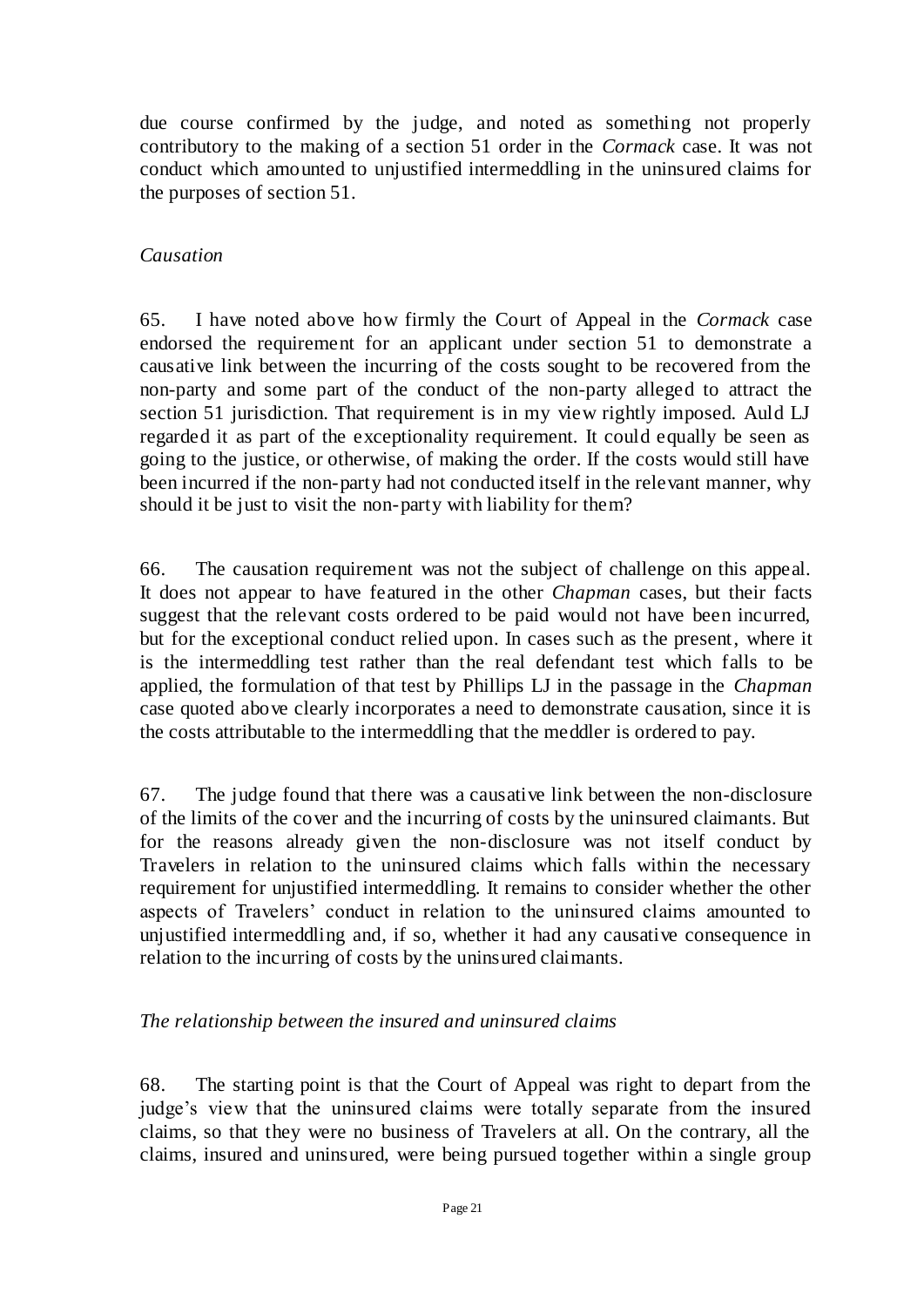action, by common solicitors. All the claims raised common issues which were ordered to be tried together by way of sample test claims. Although there were several defendant clinics, all the test cases were against Transform and, as already noted, it was mere happenstance that two of them (A and B) were insured and two (C and D) uninsured. At the time of the selection of the test claims, the limits of Travelers' cover had not been disclosed.

69. Transform were contractually entitled as against Travelers to have the defence of the common issues funded, regardless whether they arose in insured or uninsured claims. Thus Travelers' participation in the litigation of the common issues in claims C and D was not unjustified intermeddling in litigation in which Travelers had no legitimate business, but the involuntary engagement which arose from their status as insurers under the policies. Mr Hugh Preston QC for the respondents acknowledged this, up to a point, but submitted that this legitimate role of Travelers in the uninsured claims did not extend to funding the whole of their defence (a point not relied on by the judge) still less to decision-making about admissions or offers of settlement (two matters upon which she did rely). While those distinctions may be discernable conceptually, I consider that they are likely to break down in the real world of hostile group litigation, all the more so when, as here, the main issues in the litigation are common to the insured and uninsured claims alike. For example the offer of a drop hands settlement to uninsured claimants might well be taken as a sign of weakness in relation to the merits of the common issues, and therefore a sign of weakness in relation also to the insured claims.

# *Settlement and Admissions*

70. Leaving aside non-disclosure of the limits of cover, the two aspects of participation by Travelers in the uninsured claims which the judge regarded as crossing the line were involvement in decision-making about whether Transform should make a drop hands offer to all the uninsured claimants, or make certain admissions in relation to their claims, in a context where Transform believed, rightly or wrongly, that Travelers' consent was required for both, pursuant to the terms of the policies.

71. As noted above, Travelers consented to the making of a drop hands offer to the uninsured claimants in July 2014, but the offer was not then made. Travelers withheld consent in early 2015, and its participation in the decision whether an admission of liability should be made to the uninsured claimants appears also to have occurred some time in 2015, but before the final settlement by agreement of the insured claims, ie at a time when the common liability issues were still live. By 2015 the uninsured claimants knew who they were and had resolved to continue with their claims, notwithstanding the impending insolvency of Transform, in part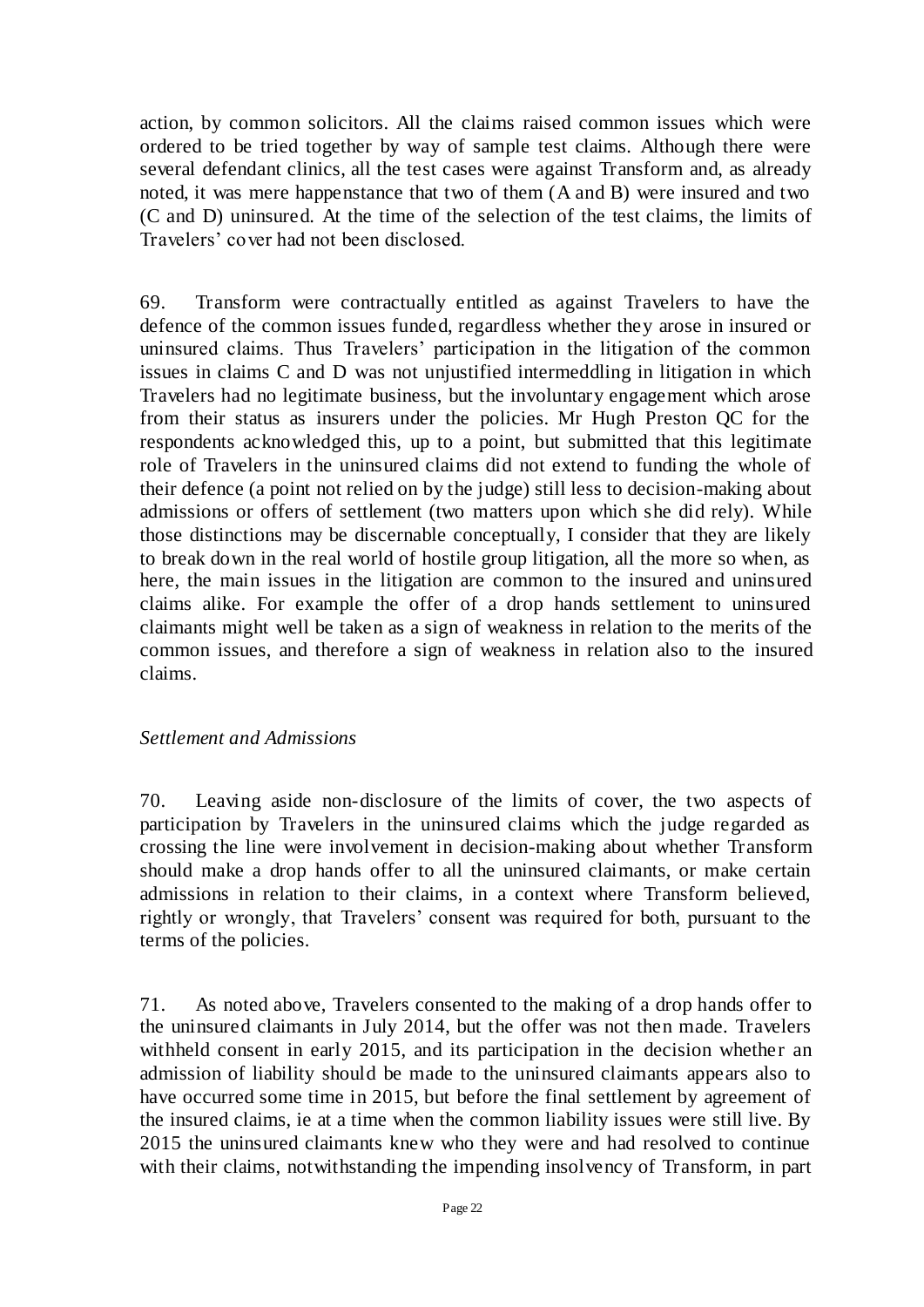for the specific purpose of recovering costs already incurred by means of a section 51 application against Travelers.

72. Against that background it is striking that there is no analysis by the judge of the question whether Travelers' conduct in relation to settlement or admissions in relation to the uninsured claims had any causative consequence in terms of the expenditure of costs sought to be recovered under section 51. This is in sharp contrast with her careful analysis of causation in relation to the non-disclosure of the limits of cover. It cannot be said that (as perhaps in some of the *Chapman* line of cases), causation was too obvious to need to be mentioned. The Court of Appeal did not appear to place reliance upon this aspect of Travelers' conduct, and conducted no causation analysis of its own. It therefore falls to this court to do so, if satisfied that the relevant conduct in relation to the uninsured claims amounts to unjustified intermeddling. That question also needs to be addressed afresh, because of the judge's erroneous view that the uninsured claims were entirely separate from the insured claims, such that Travelers had no business being involved in them at all.

73. Had it been necessary to do so I would have concluded that the judge was wrong to regard Travelers' involvement in settlement and admissions in relation to the uninsured claims (while the closely related insured claims were still live) as a sufficient crossing of the line to attract a section 51 order, either alone or in combination with any other matters. Contrary to the judge's view there were no other relevant matters, because she was (for reasons already given) wrong about non-disclosure of the limits of cover. The court should be slow to second guess jointly instructed solicitors where they allow the insurer a role in decision-making about claims raising common issues, notwithstanding that some of them, even as here a majority, are uninsured. Although the judge was far better placed as the manager of this litigation than this court to identify the relevant boundaries, her analysis was undermined by her over-rigid separation of the insured and uninsured claims into separate camps.

74. I am however content to rest my decision on the absence of any relevant causative link. By 2015 the uninsured claimants were pursuing their claims to a judgment with costs, in part so that they could seek to recover substantial expenditure already incurred by mid-2014 (while ignorant that they were uninsured) by means of a costs order against Travelers under section 51, as Mr Preston acknowledged during the hearing of this appeal. I cannot see how the offer of an admission of liability, still less a drop-hands offer (ie with each side paying their own costs) would have dissuaded the uninsured claimants from continuing to incur the cost of obtaining (in the event) default judgment, and summary judgment in relation to test claims C and D, once the insured claims had been settled and Travelers had withdrawn further funding.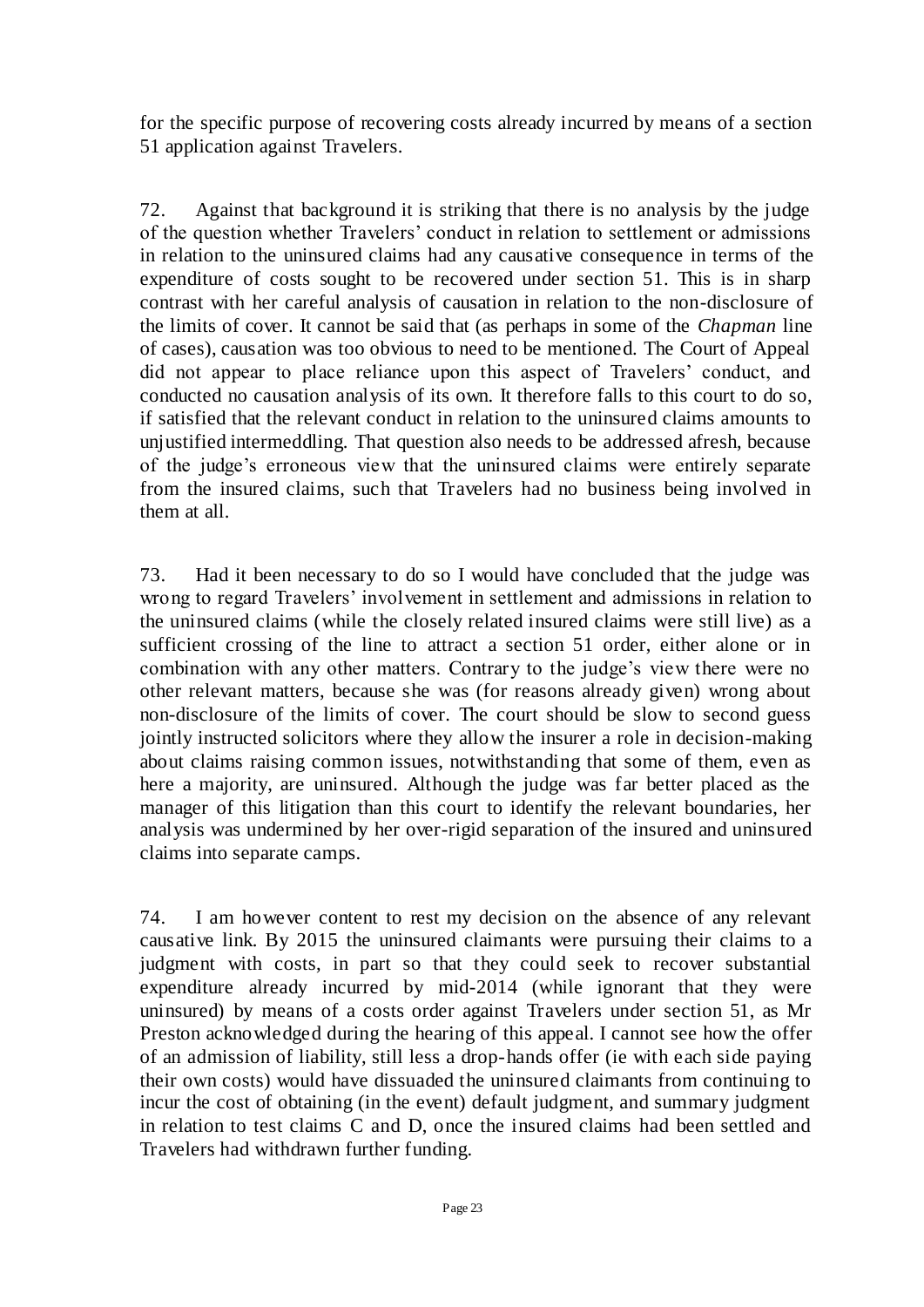75. I would add that there is to my mind at least some element of disingenuity in the respondents stoutly maintaining that, at the relevant time, the uninsured claims had nothing to do with Travelers when they were by then being pursued by the uninsured claimants for the purpose of obtaining a costs order against Travelers in due course. But that reflection was not advanced in the submissions of the appellant, and my decision is in no sense based upon it.

# *Conclusions*

76. It may be convenient to draw together the threads of this rather long analysis into some concluding propositions. First, the underlying question, whether the non-party has either become the real defendant in relation to an insured claim, or intermeddled in an uninsured claim, is fundamental to the exercise of the section 51 jurisdiction, in insurance cases. It is the conduct of the non-party which matters, rather than the mere rarity of the case.

77. Secondly, the *Chapman* principles are useful guidelines for establishing whether the liability insurer has become the real defendant in all but name, in a case where some part of the claim (including the claim for costs) is or may lie outside the limits of cover, so that the insured has at least a prima facie joint interest with the insurer in the outcome of the litigation.

78. Thirdly , the *Chapman* principles are not likely to be of assistance where the question is (as here) whether the liability insurers crossed the line in becoming involved in the funding and conduct of the defence of wholly uninsured claims, as opposed to claims where there is limited cover. In such cases the insurer may cross the line by conduct falling well short of total control, and without becoming the real defendant, if the insurer intermeddles in the uninsured claim in a manner which it cannot justify.

79. But, fourthly, where there is a connection between uninsured claims and claims for which the insurer has provided cover, it may well be that the legitimate interests of the insurer will justify some involvement by the insurer in decisionmaking and even funding of the defence of the uninsured claims without exposing the insurer to liability to pay the successful claimant's costs. This is just such a case because of the very close connection between insured and uninsured claims, raising common issues to be tried together in test cases in group litigation, and the limited nature of Travelers' involvement in the uninsured claims.

80. Fifthly, causation remains an important element in what an applicant under section 51 has to prove, namely a causative link between the particular conduct of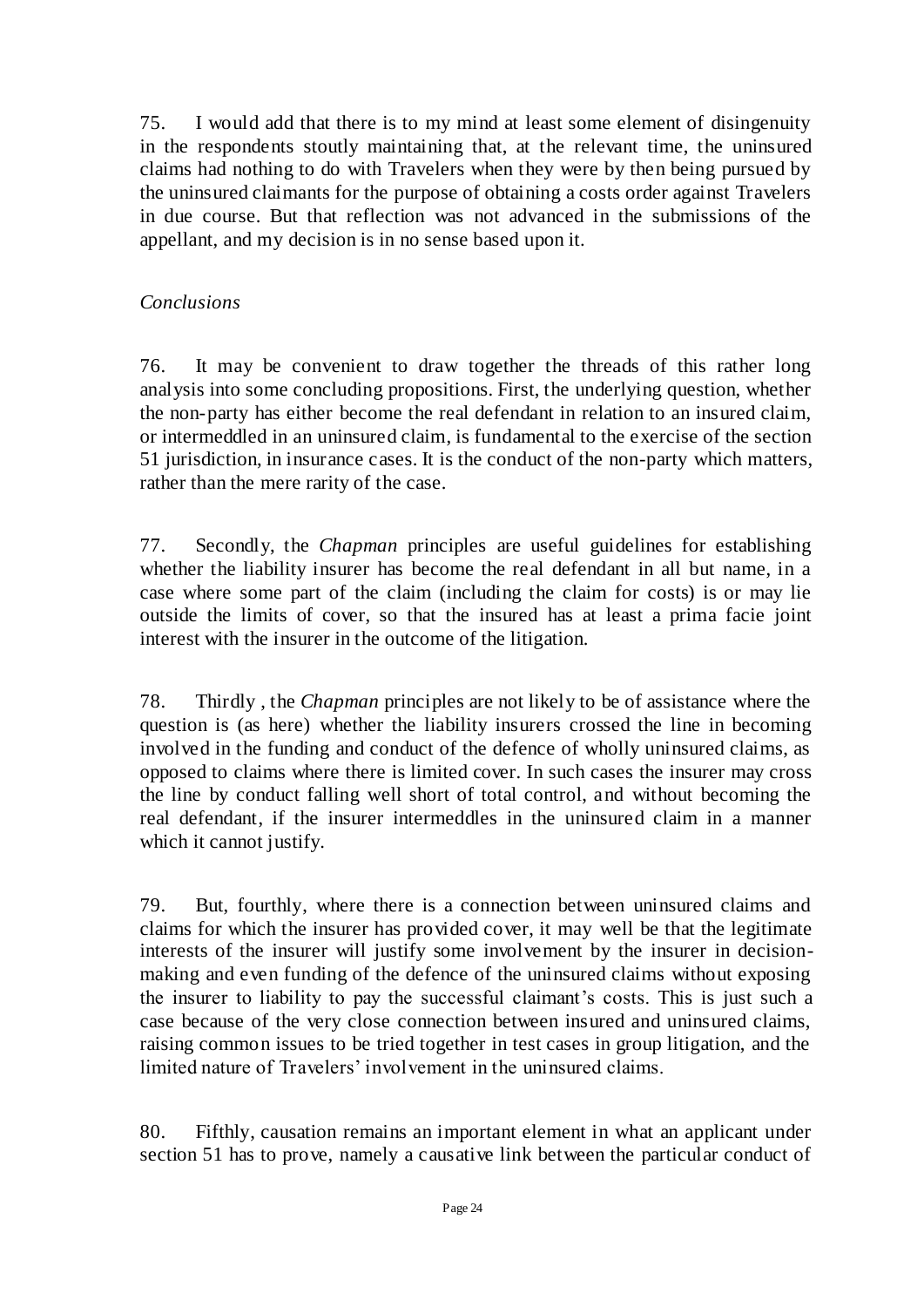the non-party relied upon and the incurring by the claimant of the costs sought to be recovered under section 51. If all those costs would have been incurred in any event, it is unlikely that a section 51 order ought to be made.

81. Sixthly, the non-disclosure of limits of cover by the defendant at the request of the insurer is unlikely to amount to relevant conduct, for as long as the law continues to make that non-disclosure legitimate.

82. Seventhly, asymmetry or lack of reciprocity in costs risk, as between the uninsured claimant and the defendant's insurer, is unlikely on its own to be a reason for the making of a non-party costs order against the insurer where, as here, the asymmetry arises because a claimant sues an uninsured and insolvent defendant and incurs several-only costs liability in group litigation.

83. Applied to this case, those conclusions mean that this appeal should be allowed. This is because, of the three elements of the conduct of Travelers which the judge regarded as crossing the line, the first (non-disclosure) was not unjustified intermeddling, although it did cause those costs to be incurred, while the second and third (decision-making about offers and admissions), even if amounting to unjustified intermeddling, which I doubt, plainly had no relevant causative consequences. The Court of Appeal's alternative route to the judge's conclusion, based essentially upon the asymmetry point, was in my view wrong for the reasons already given.

# **LORD REED:**

84. I am respectfully in general agreement with the judgment of Lord Briggs, and wish only to make some additional observations directed towards three points. The first is that Lord Briggs's conclusion that an award of costs against a nonparty may be justified where that person is a meddler in the proceedings, or is in substance a party to those proceedings, has historical antecedents in the practice of the English courts. The second is that the "real party" approach has also been adopted in other comparable jurisdictions. The third is that "exceptionality" is not in my opinion a necessary pre-condition of an award of costs against a non-party.

# *Historical antecedents*

85. It may be worth explaining at the outset the historical background to the decision of the House of Lords in *Aiden Shipping Co Ltd v Interbulk Ltd* [1986] AC 965, where the scope of the discretion conferred by section 51 of the Senior Courts Act 1981, as it is now known, was held to be sufficiently wide to allow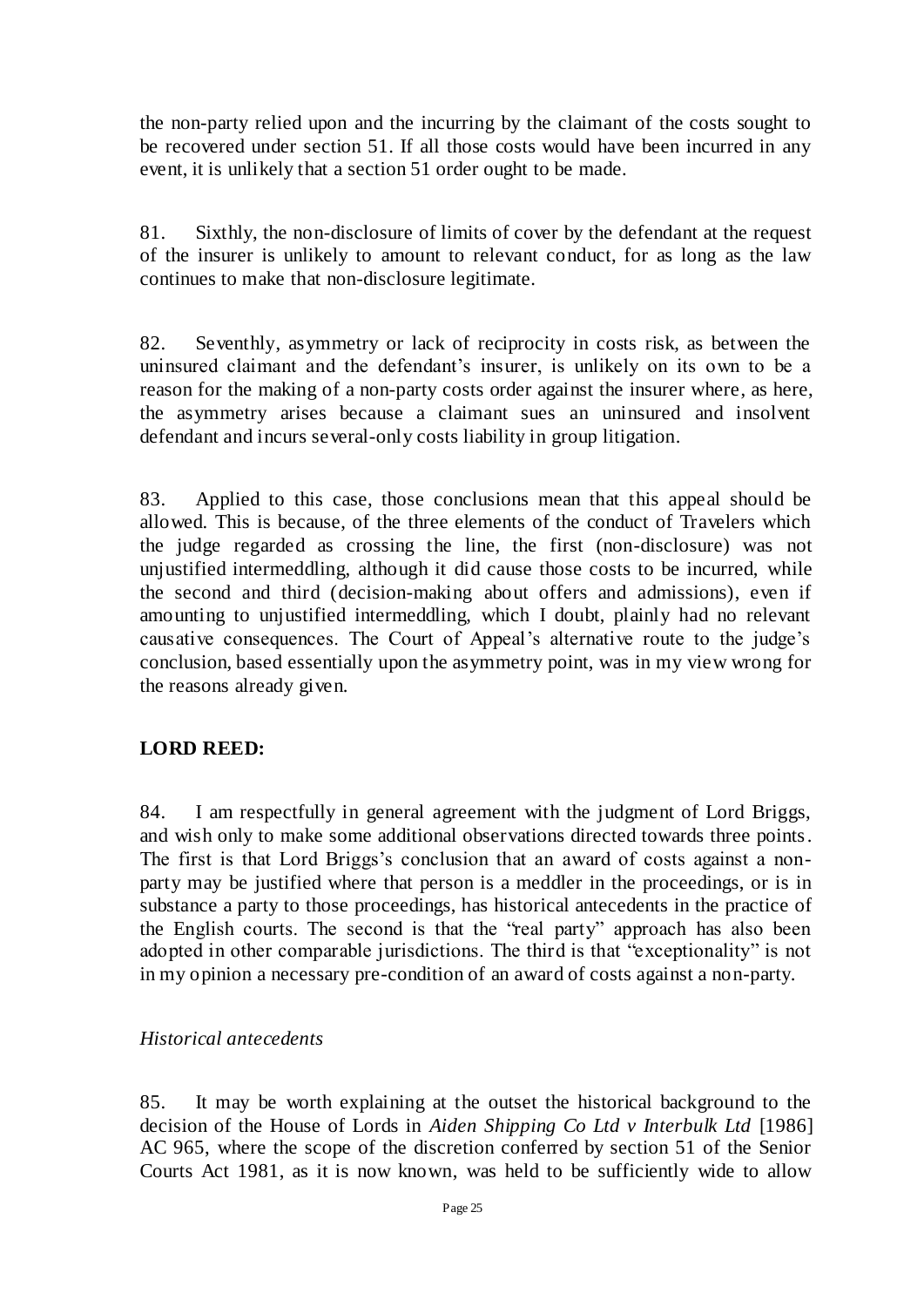costs to be awarded against persons who were not party to the proceedings before the court.

86. Traditionally, costs were dealt with differently at common law and in equity, although it was possible in both types of proceedings for an award to be made against a person who was not a party to the proceedings, as I shall explain. With the fusion of the administration of law and equity under the Judicature Acts, section 16 of the Supreme Court of Judicature Act 1875 provided for rules of court, contained in the First Schedule to that Act, to regulate proceedings in the High Court and the Court of Appeal. Those rules of court contained, in Order LV, a single general provision regulating the award of costs. The rules scheduled to the 1875 Act were repealed by the Statute Law Revision Act 1883, and new rules, referred to as the Rules of the Supreme Court 1883, were made pursuant to section 19 of the Supreme Court of Judicature Act 1881. Order 65, rule 1 of those rules provided that, subject to the provisions of, among other things, the Judicature Acts and the rules of court, the costs of and incident to all proceedings in the Supreme Court, including the administration of estates and trusts, were within the discretion of the court or judge. In *In re Mills' Estate; Ex p Comrs of Works and Public Buildings* (1886) 34 Ch D 24 it was held by the Court of Appeal that the effect of the Judicature Acts and of Order 65 was not such as to confer any new jurisdiction to award costs, but was merely to regulate the mode in which costs were to be dealt with in cases where the court already had such jurisdiction. Parliament sought to overcome this restrictive interpretation by enacting section 5 of the Supreme Court of Judicature Act 1890, which was the statutory predecessor of section 51(1) of the Senior Courts Act 1981. The language of section 5 of the 1890 Act was, however, itself restrictively interpreted by the Court of Appeal, notably in *Forbes-Smith v Forbes-Smith* (1901) P 258 and *John Fairfax & Sons Pty Ltd v E C de Witt & Co (Australia) Pty Ltd* [1958] 1 QB 323, until the ground-breaking decision in *Aiden Shipping*.

87. Prior to the Judicature Acts, as I have mentioned, costs were dealt with differently at common law and in equity. The general position in common law proceedings was summarised by Blackburn J in *Mobbs v Vandenbrande* (1864) 33 LJ QB 177,180:

> "In ordinary cases, *where there has been no abuse of its process*, the court has no jurisdiction to order a person not a party on the record to pay costs." (Emphasis added)

In this context, it appears that the concept of an abuse of process was not narrowly confined. That can be seen, for example, in the judgment of Lord Abinger CB in *Hayward v Giffard* (1838) 4 M and W 194. In that case, the Court of Exchequer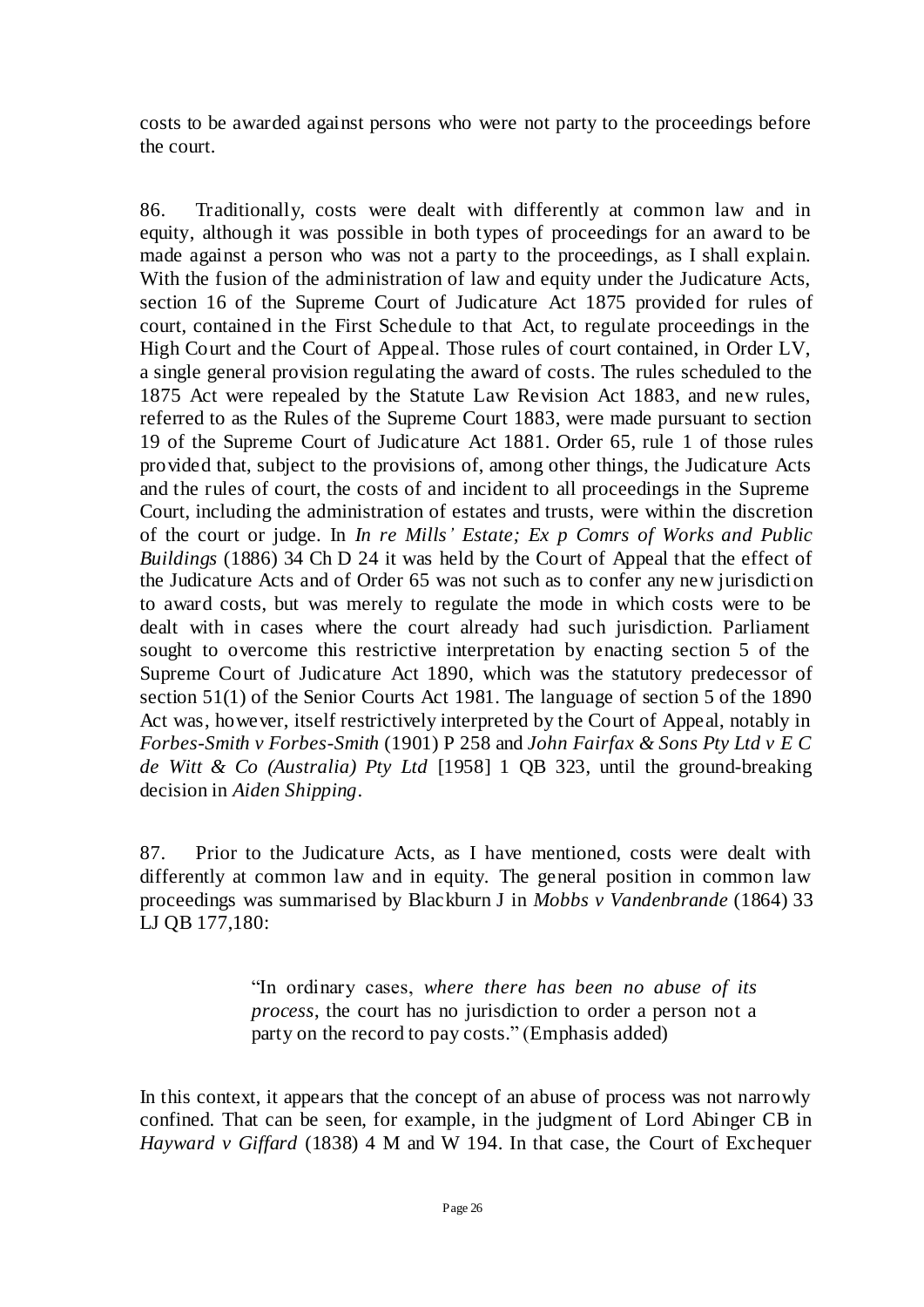refused to make an order for costs against a non-party to the action although he was interested in the outcome of the suit. His Lordship said at p 196:

> "If we were at liberty to consult equity and justice, we should probably make this rule absolute. But the authority of the courts at Westminster is derived from the Queen's writ, directing them to take cognisance of the suits mentioned in the writs respectively, and thus bringing the parties before them. This being so, they have no power to order any particular individual to come before them at their pleasure. In the present case, *if it could have been shewn that Spencer had committed any contempt of Court, or been guilty, in respect of this suit, of anything in the nature of barratry or maintenance, it would have been another matter*; but we cannot make any order against an individual who is not party to any suit before us, nor has been guilty of any contempt, but merely because he has an interest in the event of the suit." (Emphasis added)

It appears from Lord Abinger's reference to "anything in the nature of barratry and maintenance" that the court could have made an award of costs against a non-party who instigated the prosecution of groundless litigation or who intermeddled in proceedings contrary to the laws of maintenance and champerty.

88. There are also a number of examples of awards of costs against non-parties which were based on the conclusion that the non-party was the real plaintiff or defendant. For example, in *Doe dem Masters v Gray* (1830) 10 B and C 615, an order for costs was made in an action of ejectment against a parish council which had put a pauper into possession of the premises in question. Lord Tenterden CJ said at p 616:

> "In ejectment we can make the real party to the suit pay the costs."

Actions of ejectment could be regarded at that time as being in a special position by reason of the fictitious form of the proceedings, as Lord Abinger explained in *Hayward v Giffard* at p 197. However, the "real party" approach continued to be adopted in relation to actions of ejectment even after the fictitious form of action had been abolished by the Common Law Procedure Act 1852. For example, in *Hutchinson v Greenwood* (1854) 4 El and Bl 324 Lord Campbell CJ stated at p 326 that the court had jurisdiction "to order the persons, who really conducted the defence in an action of ejectment, to pay the costs, though they were not parties on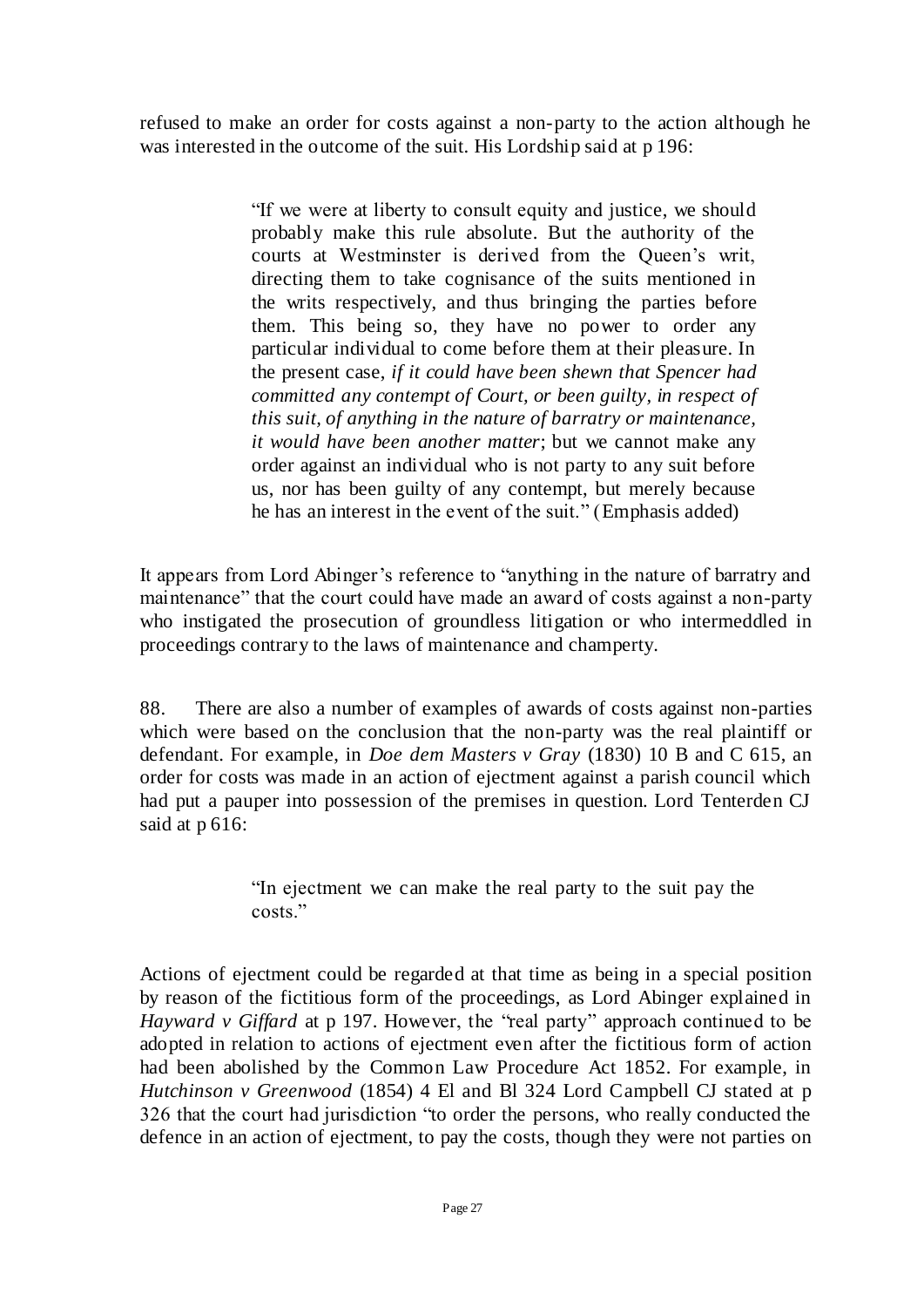the record". Lord Campbell explained this on the basis that the real party had engaged in an abuse of process, stating (ibid):

> "The principle is that the individuals who order an appearance to be entered in ejectment, in the names of those not really defending the suit, abuse our process, and that, as they substantially are the suitors, we have jurisdiction to make them pay the costs."

89. The "real party" approach was not confined to actions of ejectment. For example, in *Hearsey v Pechell* (1839) 5 Bing (NC) 466, an action of trespass, the question arose whether the action should be stayed until a non-party provided security for costs. Tindal CJ said at pp 468-469:

> "The real question is, whether this is the action of the plaintiff, or substantially the action of Mr Wood [the nonparty]. If it were an action which the plaintiff would not have brought but for the instigation and countenance of Wood, the case would fall within the principle of *Tenant v Brown* (1826) 5 B and C 208, and another case in the Court of King's Bench, where a master was compelled to pay costs for his servant, whom he had put forward as a defendant instead of himself."

90. An example of an award of costs against the "real party", in a different type of case from ejectment, is *In re Jones* (1870) LR 6 Ch 497, which decided, in the words of the headnote, that "where a solicitor engages to indemnify the plaintiff in a suit against the costs of the suit, and has the control of the suit, he will be ordered to pay to the defendants their costs of the suit when dismissed". Lord Hatherley LC stated at p 499 that the general principles of the court were perfectly well established upon the point:

> "The view of the court is, that when a solicitor takes upon himself the conduct of a suit by saying that he will indemnify his client against all costs - where the plaintiff is a mere puppet, and the real party suing is the solicitor - the court will hold the solicitor liable for all the expenses to which he has put the other parties by his conduct."

It was said by Sir Montague Smith in the Indian case of *Coondoo v Mookerjee*  (1876) App Cas 186, 212 that the award of costs in *In re Jones* was based on the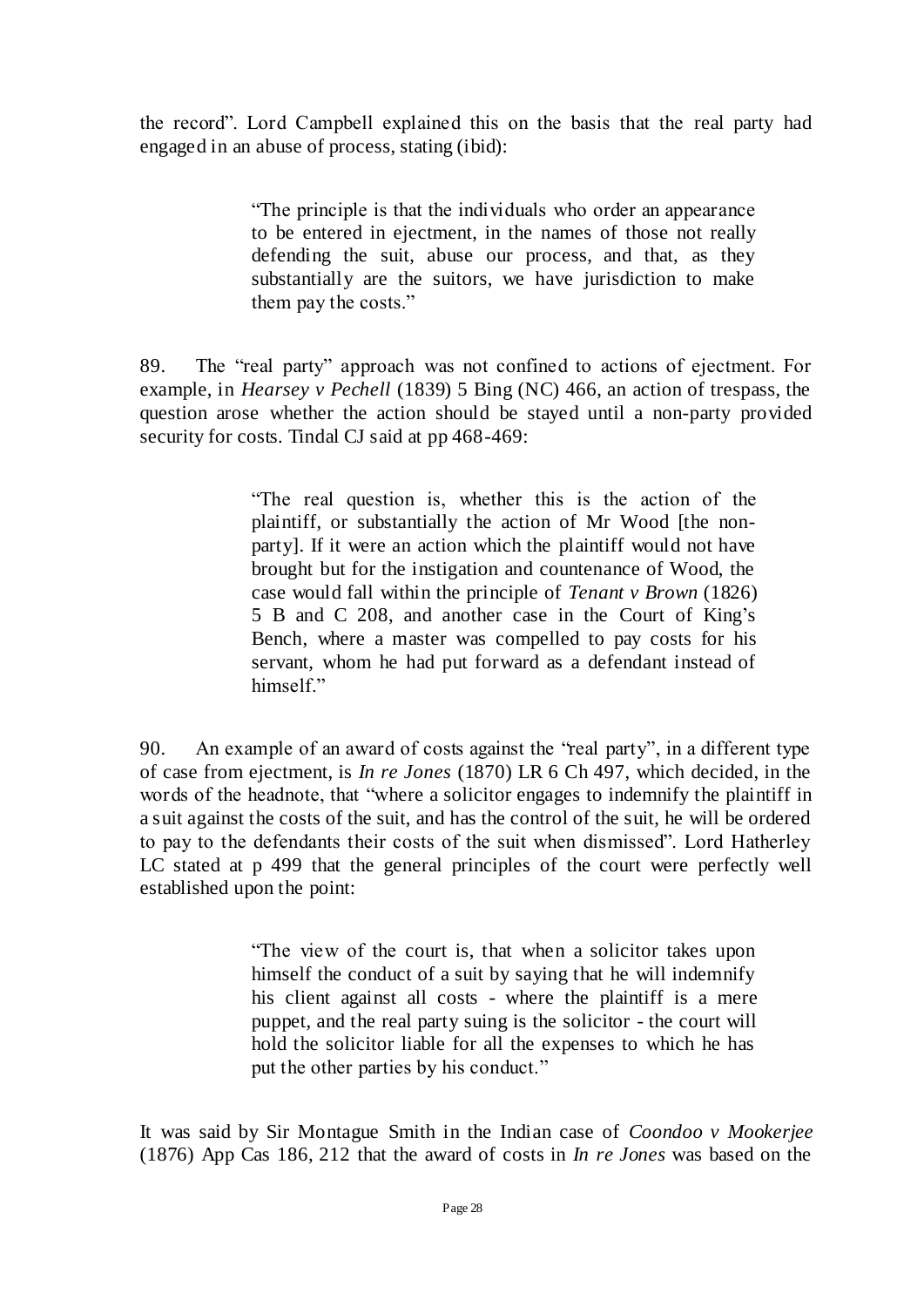court's disciplinary jurisdiction over solicitors, but the next case to be cited suggests that that may be too narrow a view. It is in any event noteworthy that the Lord Chancellor's dictum expressly mentions the need for a causal connection between the conduct of the non-party and the incurring of the costs for which he was held liable.

91. Another illustration is *R v Greene* (1843) 4 QB 646, which concerned relator proceedings brought by an indigent plaintiff who had been procured to bring them by an attorney. The reasoning does not however appear to turn upon the fact that the case concerned an attorney. Lord Denman CJ stated at pp 649-650:

> "Nothing, however, is more certain than that this court has in several instances granted costs against persons who have made affidavits without being strictly parties, especially against attorneys, who are considered as being before the court, and, as its officers, bring cases to its notice … We take the true rule to be that the court may adjudge from all circumstances who is the party, and give costs against any party, or against an attorney, if the affidavit of the person sought to be charged, or any affidavit produced by an attorney, shews good ground for imposing them upon them respectively."

A similar approach can also be seen in cases concerning next friends, such as *Palmer v Walesby* (1868) LR 3 Ch App 732.

92. In proceedings in equity, the award of costs was discretionary, and was said to be based on conscience and arbitrium boni viri: *Andrews v Barnes* (1888) 39 Ch D 133, 138. There are numerous cases concerned with the enforcement of awards made against non-parties, such as *Attorney General v Skinners' Co, Ex p Watkins* (1837) Coop Pr Cas 1 and *Sangar v Gardiner* (1838) Coop Pr Cas 262.

93. It is unnecessary for present purposes to reach any definite conclusions as to the circumstances in which, prior to the Judicature Acts, the courts might have made an order for costs against a non-party. It can however be seen from the examples cited that such awards were by no means unknown, even if the circumstances in which they were made were special in one respect or another. The position was in my respectful opinion aptly summarised by Mason CJ and Deane J, giving the majority judgment of the High Court of Australia in *Knight v FP Special Assets Ltd* [1992] HCA 28; (1992) 174 CLR 178, 190: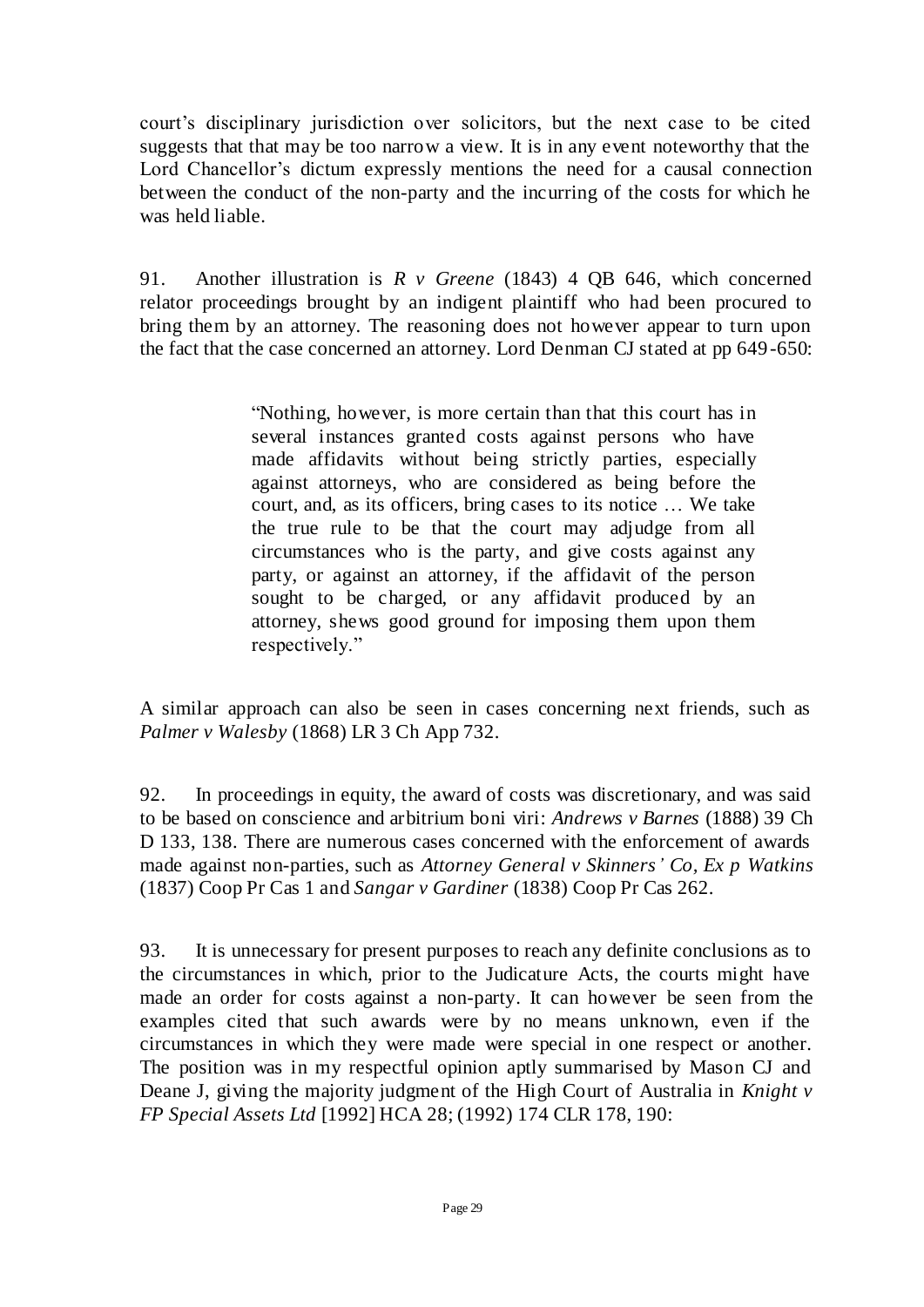"Having regard to the variety and the nature of the circumstances in which an order for costs was made against a person who was not a party according to the record, we cannot accept that there was before the Judicature Acts a general rule that there was no jurisdiction to order costs against a non-party in the strict sense. It is plain enough that the courts from time to time awarded costs against a person who, not being a party on the record, was considered to be the 'real party'. It may be that these cases are capable of being explained on various grounds, including the ground that the non-party ordered to pay costs was guilty of abuse of process, taking a very broad view of what constitutes an abuse of process, but to say that does not deny that there was jurisdiction to make an order for costs against a non-party even if the jurisdiction was exercised in limited circumstances only."

# *Other jurisdictions*

# *(1) Scotland*

94. By 1986, when *Aiden Shipping* was decided and the earlier decisions of the Court of Appeal were overruled, the general understanding that costs could not be awarded against non-parties was long established in England and Wales. In Scotland, on the other hand, where the courts have always possessed an inherent jurisdiction to award expenses (in English terminology, costs), the power to make awards against non-parties, without the necessity of establishing conduct which would merit condemnation as an abuse of process, has been recognised and exercised continuously since at least the 18th century (see, for example, *Leigh v Rose* (1792) Mor 4645), and the principles governing its proper exercise have been considered in a substantial number of cases of different kinds.

95. The power to award expenses can be exercised under Scots law against a person who, although not a party to an action, has the true interest in its subjectmatter and the control and direction of the case. Such a person is known in civilian terminology as the verus dominus litis (the real master of the litigation), or more briefly as the dominus litis. Put briefly and in broad terms, the court is prepared to look beyond the person who is formally a party to the action, and to exercise its power to award expenses on the basis that another person is the real party in all but form: the person, that is to say, who is in reality conducting the suit and interested in its outcome.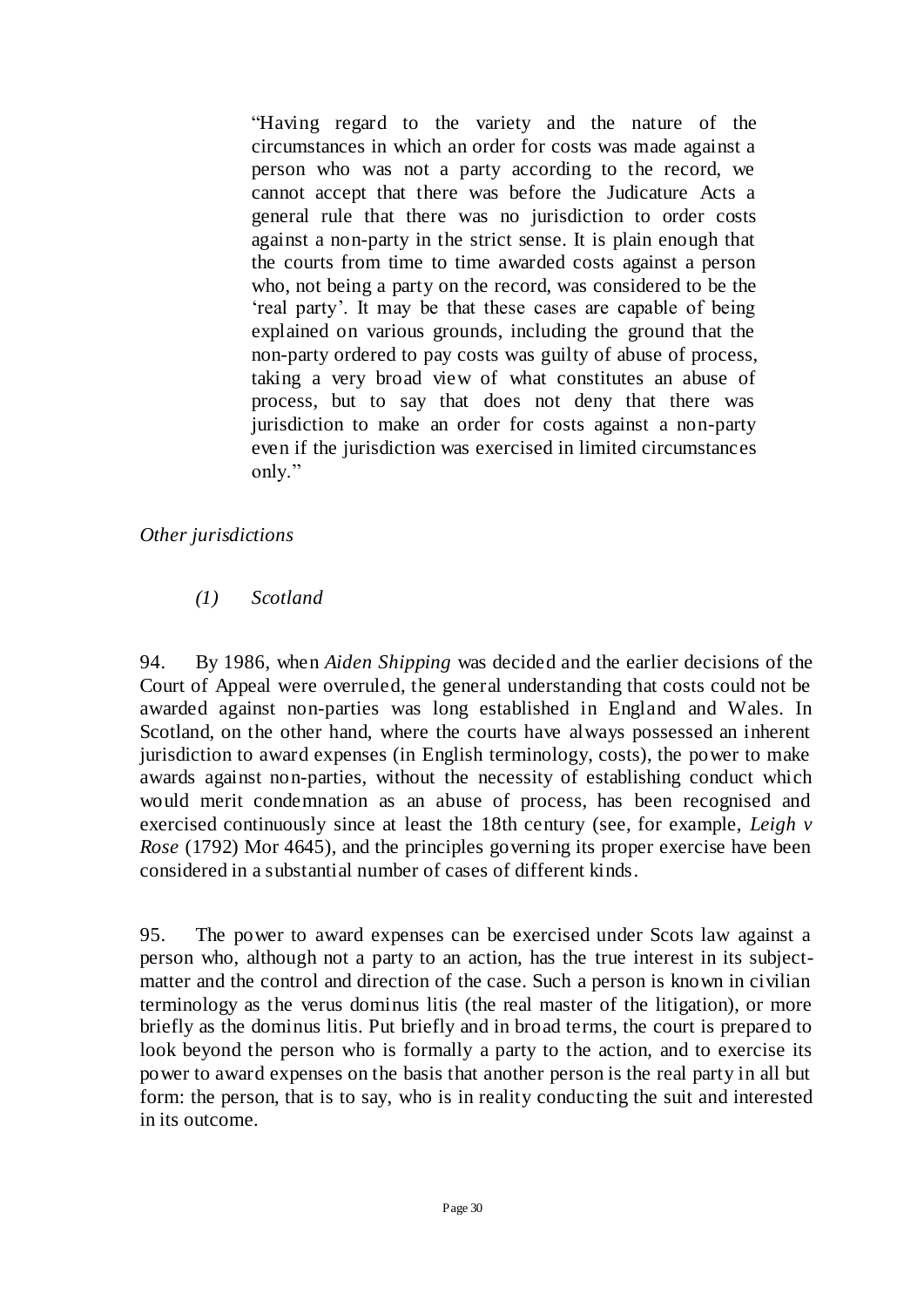96. In more precise language, the classic description of a dominus litis was given by Lord Rutherford in *Mathieson v Thomson* (1853) 16 D 19, 23:

> "There may be some difficulty in defining exactly what is a *dominus litis*; but I confess that I very much agree with what has been laid down by your Lordship [Lord President McNeill, later Lord Colonsay], and with the definition quoted from the civil law by Lord Ivory, that he is a party who has an interest in the subject-matter of the suit, and, through that interest, a proper control over the proceedings in the action. Now it will not make a person liable in the expenses of an action that he instigated the suit, or told a man that he had a good cause of action, and that he would be a fool if he did not prosecute it, or though he promoted it by more substantial assistance. It will not make him liable in the expenses of the suit that, while he does both of these things, he shall have some ultimate consequent benefit in the issue of that suit. But when you go a step further, and find a party with a direct interest in the subject-matter of the litigation, and, through that interest, master of the litigation itself, having the control and direction of the suit, with power to retard it, or push it on, or put an end to it altogether, then you have a proper character of *dominus litis*; and, though another name may be substituted, the party behind is answerable for the expenses."

97. As appears from that passage, the alleged dominus litis must, in the first place, have "the control and direction of the suit, with power to retard it, or push it on, or put an end to it altogether". Lord President Dunedin observed in *McCuaig v McCuaig* 1909 SC 355, 357 that

> "The true test of whether a party is or is not dominus litis is probably whether he has or has not the power to compromise the action."

98. Control and direction of the proceedings are not in themselves sufficient. The alleged dominus litis must also have an interest in the subject-matter of the action. As Lord Rutherford explained in the passage cited from his opinion in *Mathieson*, it is not sufficient that the non-party have "some ultimate consequent benefit"; rather, he must have a "direct interest in the subject matter of the litigation". The interest must, as Lord President Dunedin stated in *McCuaig v McCuaig* at p 357, be: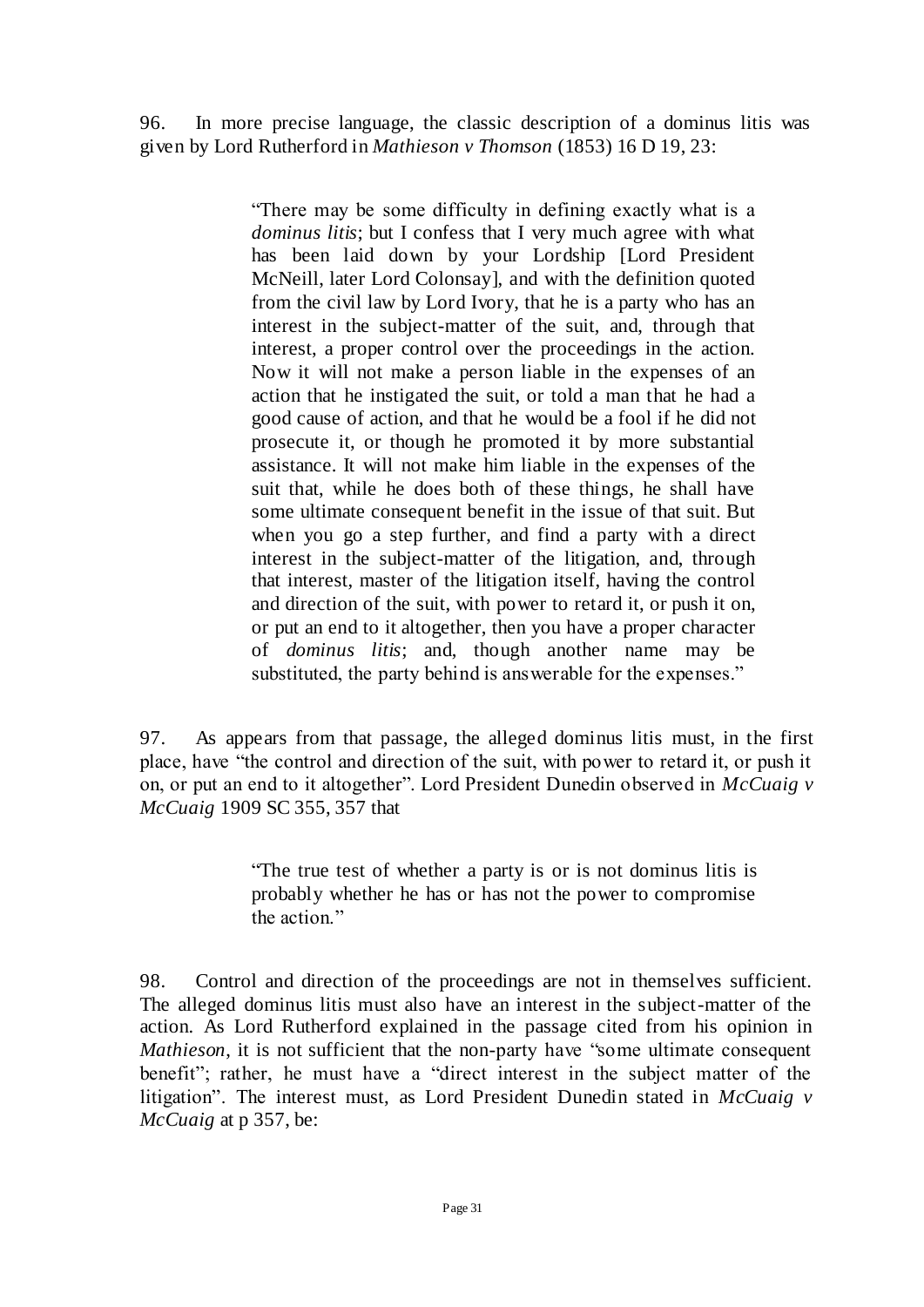"… the true interest in the cause, and by true interest I mean the entire interest, using that term not in the absolute sense, but as denoting the whole interest for all practical purposes."

99. The alleged dominus litis must also, of course, have caused the expense for which he is sought to be made liable. As Lord President Robertson stated in *Kerr v Employers' Liability Assurance Co Ltd* (1902) 2 F 17, 22:

> "The next point is this, what is the ground upon which a *dominus litis* is made liable in expenses? As I take it, it is simply the ground upon which everybody is made liable in expenses, and it is stated thus by Lord Jeffrey in *Irvine v Kilpatrick* (1847) 10 D 367 - 'If any party is put to expense in vindicating his rights he is entitled to recover it from the person by whom it was created,' - that is to say, by whom the expense was created."

To the same effect is the opinion of Lord Hunter in *Main v Rankin & Sons* 1929 SC 40, 43:

> "The principle upon which liability attaches to a dominus litis is the simple one that he is responsible for the expenses which have been caused to the other party in the litigation."

100. It was established long ago that the requirements of a dominus litis mi ght be satisfied by a liability insurer conducting the defence of proceedings in accordance with a policy of insurance. The leading authority on the point is *Kerr v Employers' Liability Assurance Co Ltd*, in which an injured workman who had obtained an award of damages and expenses against his employer sought, after the employer became insolvent, to obtain an award of expenses against the insurer. It was accepted that, under the policy, the insurers had complete control of the conduct of the defence, that they had exercised such control, and that they also had the entire interest in the subject-matter of the action. The court found the insurer liable for the expenses of the action on the basis that it was the dominus litis.

101. Lord President Robertson stated at pp 21-22:

"Now, if anybody other than the person whose name is printed as party in the record can be the *dominus litis*, I think this assurance company was. To begin with, to the person whose name was used it was immaterial whether the result of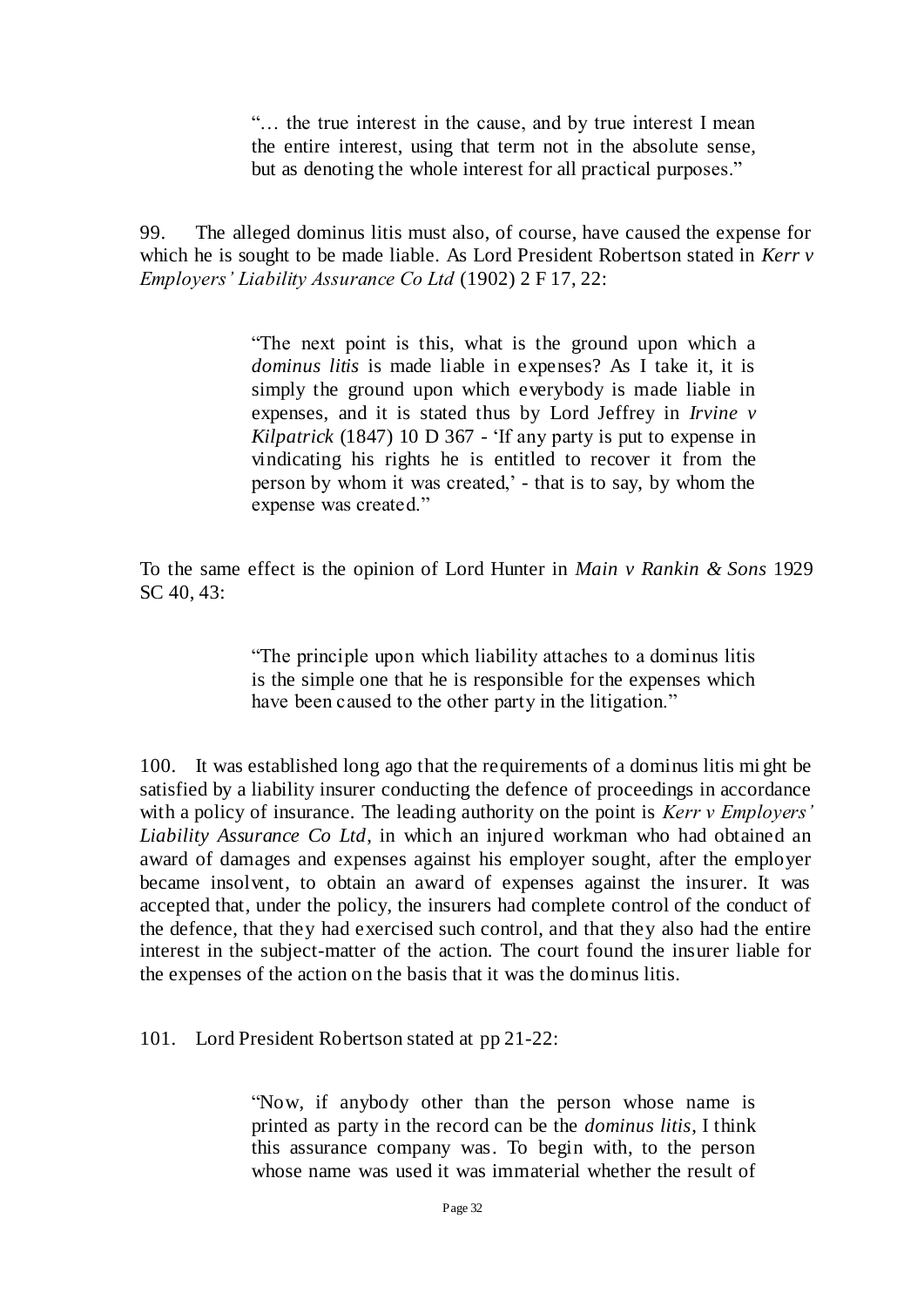the action was success or failure; he was completely covered by his policy of assurance, and accordingly the assurance company very naturally stipulated in their contract that they, and not he, should have the control of the action, and should, of course, incur all liabilities resulting from that position. There are valuable illustrations, in the cases, of the relations which might constitute a man a *dominus litis*, but I do not cite any of them, for this reason, that I think that not one of them is clearer than, or, indeed, so clear as, the present case, of an assurance company who begin by stipulating that the insured shall give his name to them in order that they may conduct the action, and where, from that point onwards, he has nothing whatever to do with the conduct of the case. Therefore, that the assurance company was the *dominus litis* in this matter seems to me to be beyond all doubt."

Lord Adam reached the same conclusion at p 22 by reference to the opinion of Lord Rutherfurd in *Mathieson v Thomson:*

> "That the assurance company had an interest in the subjectmatter of this suit is beyond doubt. They were ultimately liable to the employers for the damages, and a greater interest in this suit they could not have. And, having that direct interest in the suit, they had entire control of it. It is not disputed that the defenders claimed and obtained, as the insuring company, the absolute conduct and control of the suit. Therefore it appears to me that if ever there was a case where a party fell within the definition of Lord Rutherfurd it is this assurance company."

Several other cases of a similar kind can be found in the law reports. Claims of that nature have however seldom, if ever, been necessary since the enactment of the Third Parties (Rights against Insurers) Act 1930, now replaced by the Third Parties (Rights against Insurers) Act 2010.

102. I have not found in the reports any example of a Scottish case where the insurer was sought to be made liable beyond its contractual limit of cover or, as in the present case, was sought to be made liable for the expenses of an uninsured claim. In such a case, it would remain necessary to establish that the insurer had control of the conduct of the defence and had the real interest in its success or failure: requirements which might not readily be satisfied.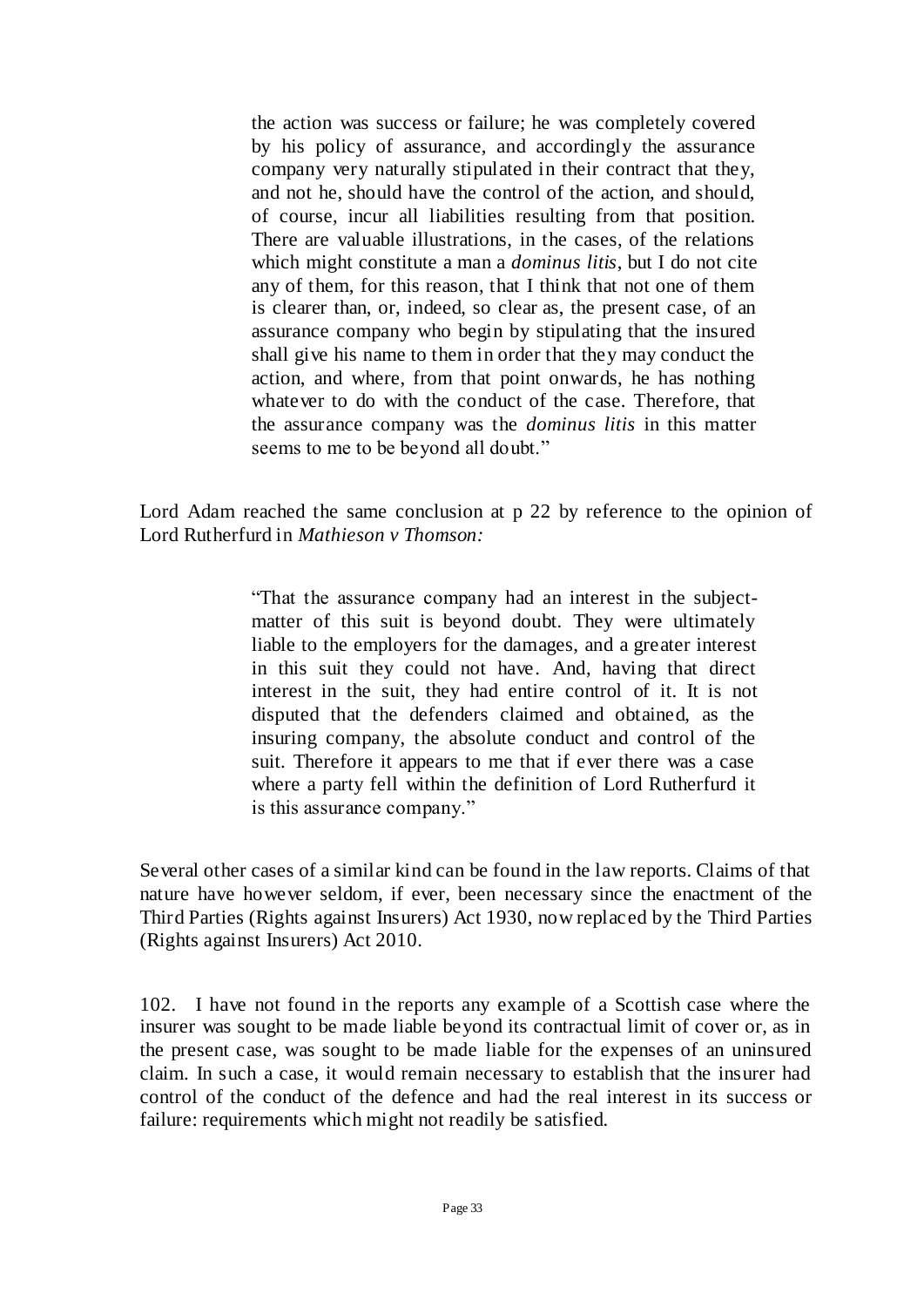103. Finally, in relation to Scotland, it is relevant to note that there is no equivalent of the English law of maintenance and champerty. The discussion of "intermeddling" in the English cases, as the basis of an award of costs, has no equivalent in the Scottish case law.

#### *(2) Other common law jurisdictions*

104. It is also relevant to note the approach adopted in some other common law jurisdictions in the aftermath of the decision in *Aiden Shipping*. The position in Australia, in relation to jurisdictions conferring a discretionary power to award costs, analogous to that existing in England and Wales, was considered by the High Court of Australia in *Knight v FP Special Assets Ltd*. The court held that costs should be awarded against a non-party in a general category of case described by Mason CJ and Deane J at pp 192-193:

> "That category of case consists of circumstances where the party to the litigation is an insolvent person or man of straw, where the non-party has played an active part in the conduct of the litigation and where the non-party, or some person on whose behalf he or she is acting or by whom he or she has been appointed, has an interest in the subject of the litigation. Where the circumstances of a case fall within that category, an order for costs should be made against the non-party if the interests of justice require that it be made."

Later Australian decisions have identified a number of other situations in which an award of costs against a non-party may be appropriate, as for example in *Kebaro Pty Ltd v Saunders* [2003] FCAFC 5.

105. The position in New Zealand was considered by the Privy Council in *Dymocks Franchise Systems (NSW) Pty Ltd v Todd (Associated Industrial Finance Pty Ltd, Third Party)* [2004] UKPC 39; [2004] 1 WLR 2807, and was held to be similar to that in England and Australia.

# *Exceptionality*

106. In *Symphony Group Plc v Hodgson* [1994] QB 179, the Court of Appeal sought to respond to Lord Goff's observation in *Aiden Shipping*, at p 975, that section 51 of the 1981 Act left it to the appellate courts to establish principles upon which the discretionary power conferred by that provision might be exercised. Balcombe LJ, with whom Staughton and Waite LJJ agreed, listed at pp 192-193 a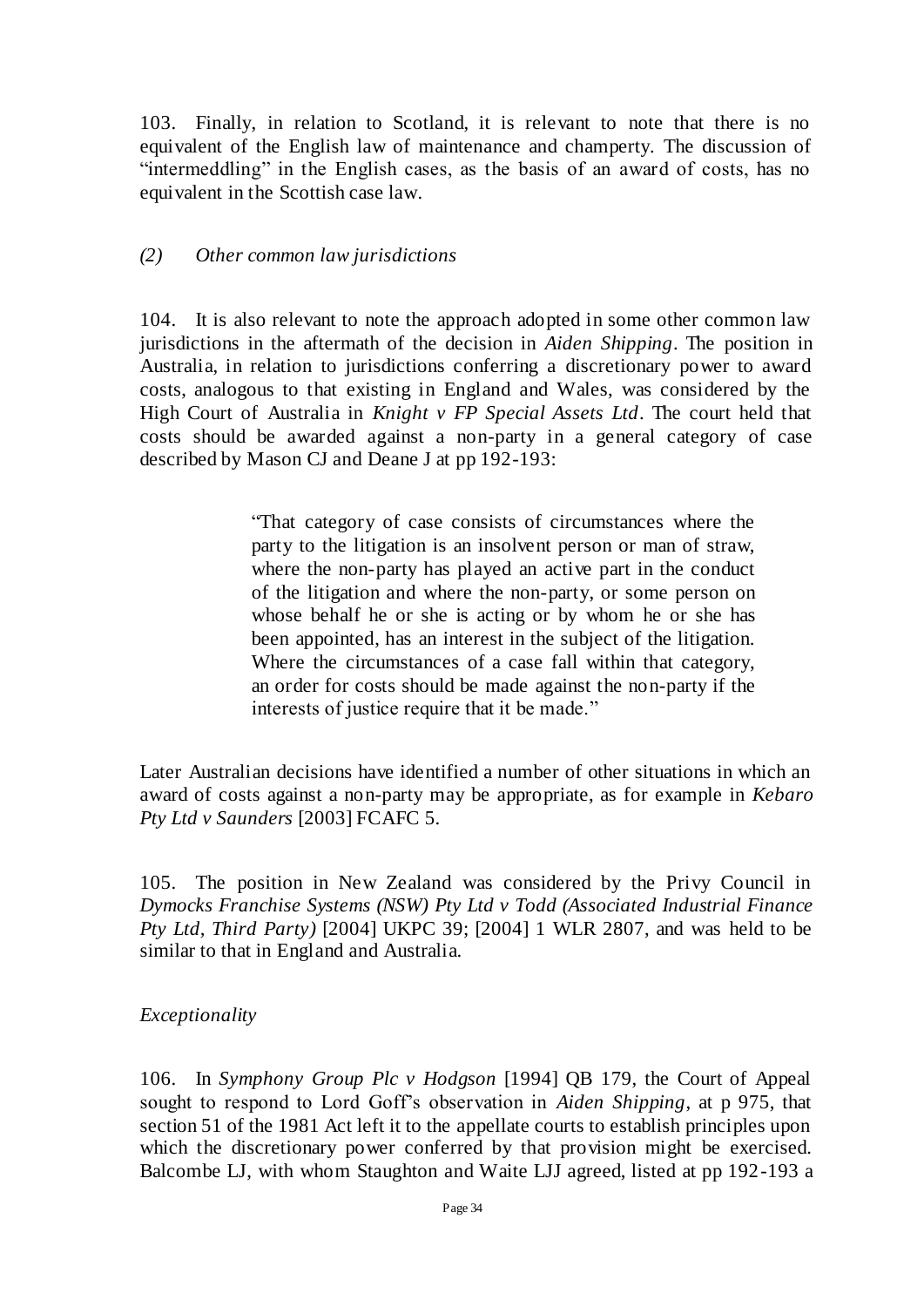number of considerations to be taken into account. The first, and the only one which need be considered for present purposes, was the following:

> "An order for the payment of costs by a non-party will always be exceptional: see per Lord Goff in *Aiden Shipping Co Ltd v Interbulk Ltd* [1986] AC 965, 980F."

107. This dictum has been treated in some later cases as imposing a requirement of exceptionality before an award of costs can be made against a non-party. Such a requirement or pre-condition would not, however, reflect the true import of the dictum on which Balcombe LJ's observation was based. What Lord Goff said was this:

> "In the vast majority of cases, it would no doubt be unjust to make an award of costs against a person who is not a party to the relevant proceedings. But, as the facts of the present case show, that is not always so."

Lord Goff was not suggesting that exceptionality was a pre-condition. He was merely observing that cases in which it is just to make a non-party costs order form only a small proportion of the total.

108. It is obvious that, as a general rule, orders for costs are made only against a party to the proceedings. That is because, in general, persons who are not parties do not have a sufficient connection with the proceedings to pro vide a proper basis for them to be held liable for the costs of the litigation. There are, however, circumstances in which considerations of justice may, in accordance with general principles, justify such an award against a non-party. Such cases might be described as exceptional in the sense that their outcome involves a departure from the general rule that orders for costs are made against a party to the proceedings, but not in the sense that their determination depends on the identification of some unique or extraordinary feature.

109. Indeed, exceptionality can scarcely be in itself an intelligible criterion for the making of a non-party costs order. A case may be exceptional in respects which have no bearing on the appropriateness of a non-party costs order. The case of *Donoghue v Stevenson* [1932] AC 562, for example, was exceptional in that it concerned a snail. It was also exceptional in that it raised a point of law of the greatest importance. Neither of those factors would have rendered it a suitable case for an award of costs against a non-party, if such a question had arisen. In order for such an award to be appropriate, there would have to be some factor present which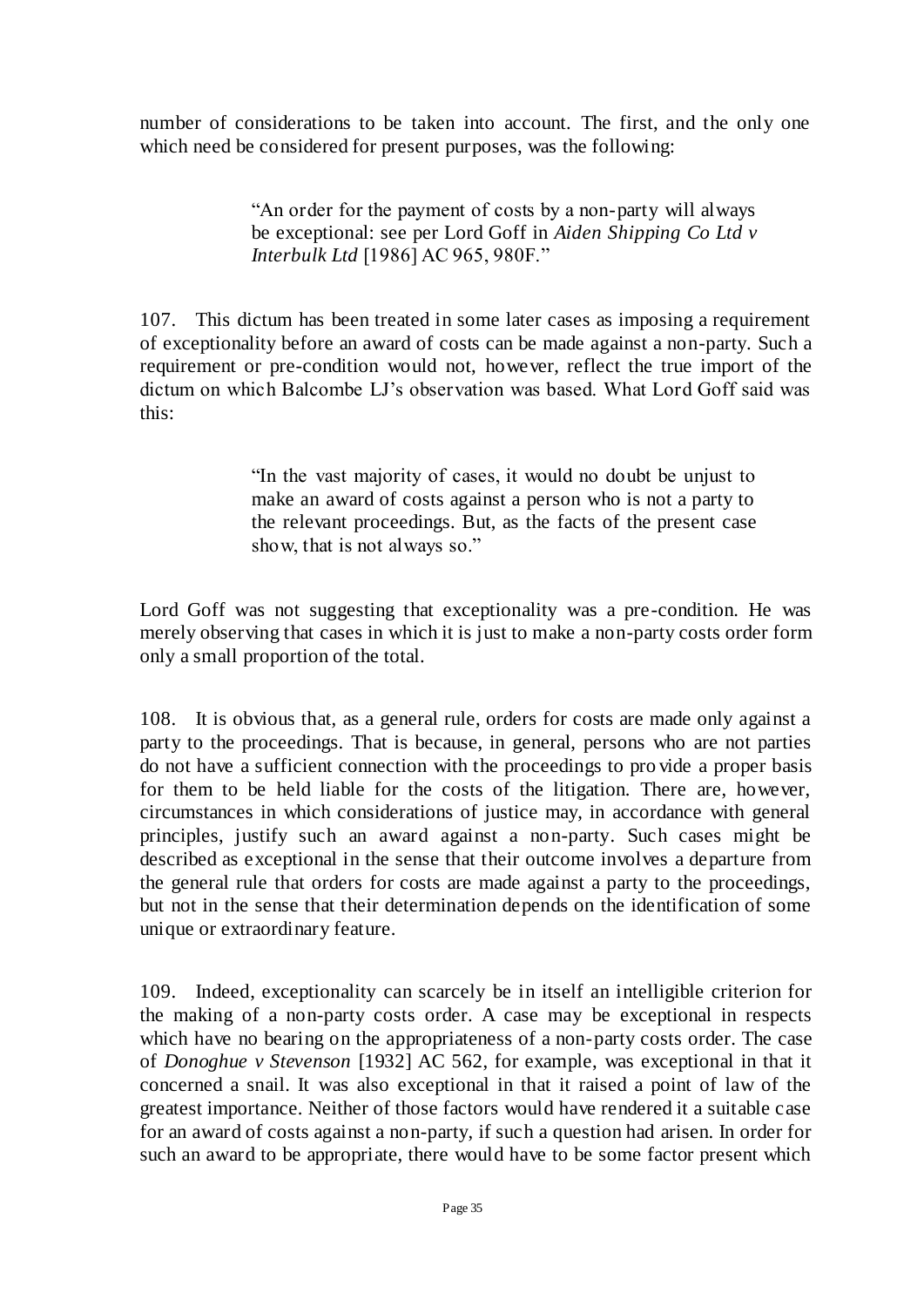justified the making of the award. What is necessary, therefore, is to identify the relevant factor or factors.

110. In *TGA Chapman Ltd v Christopher* [1998] 1 WLR 12, Phillips LJ, in a judgment with which Waller and Mummery LJJ agreed, sought to reformulate the relevant principles, refining his earlier analysis in *Murphy v Young & Co's Brewery* [1997] 1 WLR 1591. As Lord Briggs has explained, he identified two separate bases on which a non-party costs order might be made against a liability insurer: first, that he had intermeddled in the proceedings, or secondly, that he had the control and direction of the proceedings, and the true interest in them, so as to render him the real defendant. He listed at p 20 five factors which were held to make an award of costs against the liability insurer appropriate:

> "(1) the insurers determined that the claim would be fought; (2) the insurers funded the defence of the claim; (3) the insurers had the conduct of the litigation; (4) the insurers fought the claim exclusively to defend their own interests; (5) the defence failed in its entirety."

Those factors, which were also present in the Scottish case of *Kerr* discussed at paras 100-101 above*,* established control of the proceedings, the real interest in the subject-matter of the proceedings, and causation of the plaintiffs' costs. Phillips LJ's observation at p 21 that "in reality, it is the insurers rather than Mr Christopher who are the defendants" also expresses in English the idea conveyed in Latin by the expression "verus dominus litis". Phillips LJ also clarified the issue of "exceptionality"*.* Having listed the features of the case which made it appropriate to make a non-party costs order, he added at p 20:

> "In the context of the insurance industry, the features to which I have just referred may not be extraordinary. But that is not the test. The test is whether they are extraordinary in the context of the entire range of litigation that comes to the courts."

111. The later English decisions concerned with liability insurers are mostly consistent with the approach adopted in *Chapman,* as Lord Briggs has explained. In addition to the cases cited by Lord Briggs, I would mention in addition the case of *Globe Equities Ltd v Globe Legal Services Ltd* [1999] BLR 232, where Morritt LJ, in a judgment with which Butler-Sloss and Sedley LJJ agreed, observed that the supposed requirement of exceptionality was based on what had been said by Lord Goff in *Aiden Shipping*, and should not be elevated into a precondition to the exercise of the power conferred by section 51. Echoing Phillips LJ in *Chapman*, he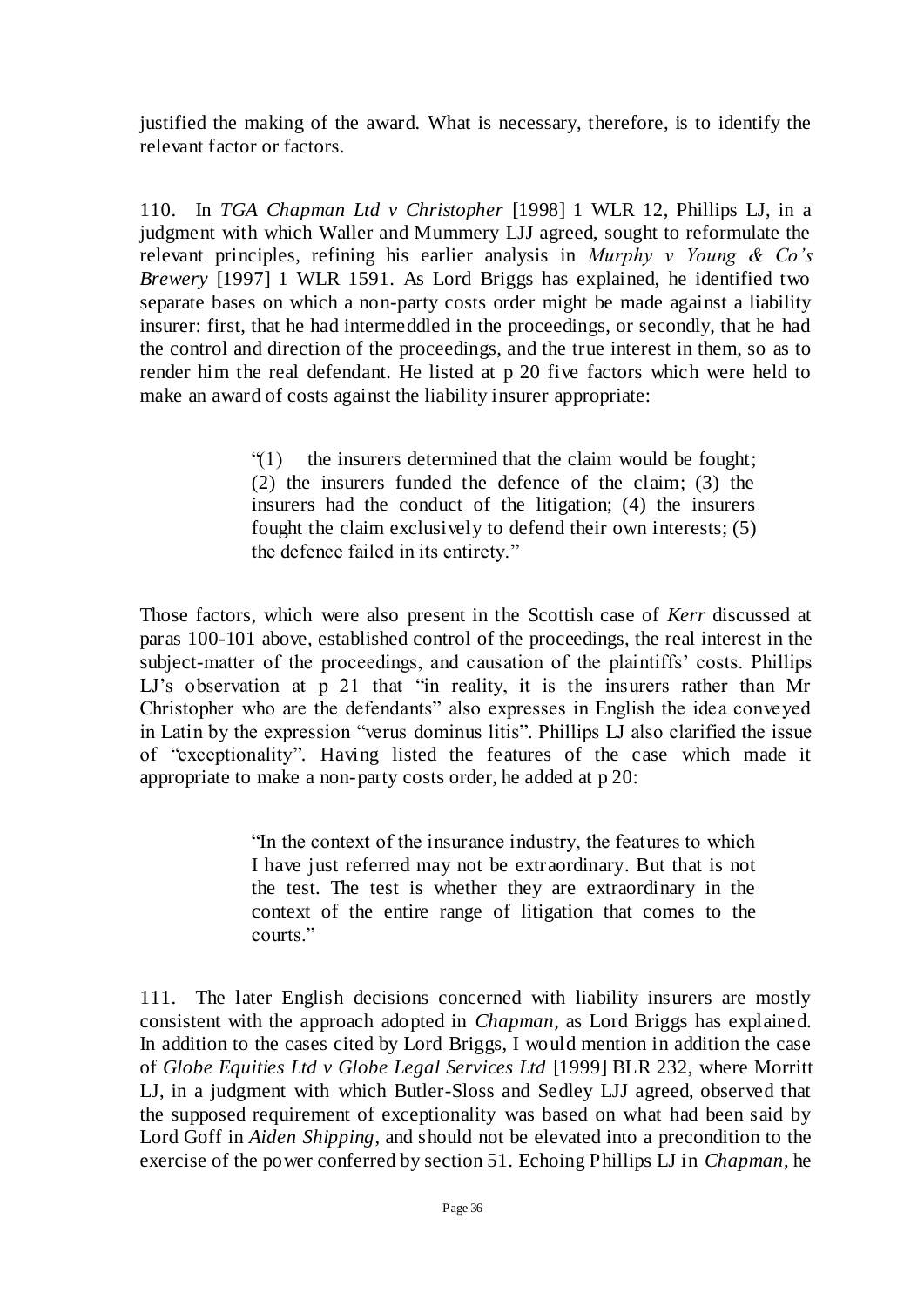commented, at para 21, that "the exceptional case is one to be recognised by comparison with the ordinary run of cases" where "the party is pursuing or defending the claim for his own benefit through solicitors acting as such".

112. That was also the approach of Lord Brown of Eaton-under-Heywood, giving the advice of the Judicial Committee of the Privy Council in *Dymocks Franchise Systems (NSW) Pty Ltd v Todd (Associated Industrial Finance Pty Ltd, Third Party)*. In a dictum subsequently repeated by the Court of Appeal in *Deutsche Bank AG v Sebastian Holdings Inc* [2016] EWCA Civ 23; [2016] 4 WLR 17, para 62, he stated at para 25:

> "Although costs orders against non-parties are to be regarded as 'exceptional', exceptional in this context means no more than outside the ordinary run of cases where parties pursue or defend claims for their own benefit and at their own expense."

So understood, "exceptionality" is in reality of little if any significance, since no judge would contemplate making a non-party costs order in "the ordinary run of cases where parties pursue or defend claims for their own benefit and at their own expense".

# **LORD SUMPTION:**

113. The common law has an instinctive reluctance to make orders in private law litigation which affect non-parties, but also a long-standing aversion to the unjustified interference by non-parties in other people's litigation. The first of these instincts is founded on elementary principles of justice. Non-parties may well have a more or less direct commercial interest in the outcome but do not thereby assume the risks associated with contested litigation. Nor are they bound by rules of practice in the way that parties are. At the same time, there are cases where a person who is not on the record may nevertheless be the real party. He may, for example, be an equitable assignee or, arguably, a subrogated insurer, or have some other interest entitling him to litigate in the name of another. The second instinct depends for its practical application on what constitutes interference and what is unjustified, large questions which vary with changing attitudes to litigation. Historically, it arose from the concern of the law with the implications of contested litigation for public order, but is now founded mainly on a purely procedural concern for the fair and efficient conduct of court proceedings. In the context of costs orders against non-parties, the first instinct is reflected in Lords Briggs's "real defendant" test, and the second in what he has called the "intermeddling" test. I agree with this taxonomy, and more broadly with Lord Briggs's analysis of the principles and their application to this case.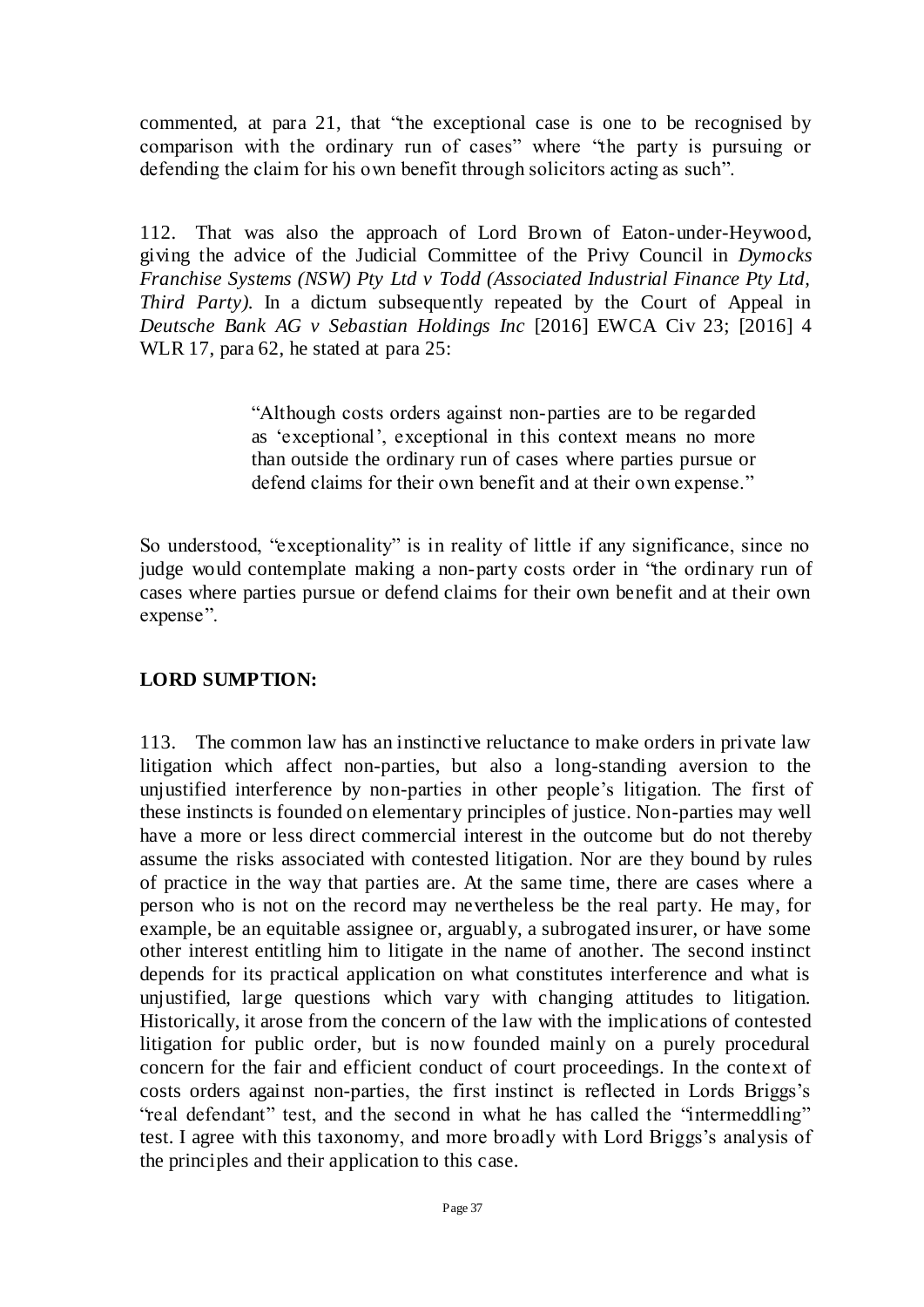114. We are concerned on this appeal with the position of a liability insurer exercising a contractual right to direct the conduct of the defence on behalf of his assured. The relationship between a liability insurer and his assured has a number of specific features which are not necessarily common to other cases in which costs orders are sought against non-parties. In the first place, although the insurer is potentially liable to meet a third party's claim against his assured, that liability is owed only to his insured and not directly to the third party, subject to special statutory regimes such as that applicable to insolvent assureds under the Third Parties (Rights against Insurers) Act 2010. In this respect English law differs from many civil law systems which allow direct actions against insurers as a matter of course. Secondly, the insurer is not even liable to his assured during the litigation, since his liability arises only once the assured's liability has been ascertained by judgment, award, admission or agreement. Thirdly, the insurer's contractual right to direct the conduct of the litigation, which is an almost invariable incident of liability policies, is a form of compulsory agency. It is a right to direct it in his assured's interest, and not his own, even though their interests will usually coincide. The solicitor whom he appoints is the assured's solicitor, who owes all the usual professional duties to the assured and is entitled to look to the assured for his fees, notwithstanding that his instructions come from the insurer.

115. These features, and particularly the last, mean that the insurer cannot be regarded as the real defendant. He is simply in a position where (i) by virtue of his contractual obligations to the assured, he is liable to suffer a detriment if the assured loses; and (ii) by virtue of his contractual right against his assured, he is entitled to direct the conduct of litigation in his assured's interest. Both are common to other relationships which non-parties may have with a defendant without necessarily being at risk in costs, for example his solicitor or other litigation agent in case (i), or a liquidator bringing a claim in the company's name in case (ii). Neither factor is any concern of the claimant, whose concern is only with the defendant. The claimant may hope or even expect the defendant to be insured. But he has no legally recognised right to proceed on that basis and must accept the risk, commonplace in litigation, that he is not.

116. That leaves unjustifiable intermeddling as the only basis on which a liability insurer might be at risk of having a costs order made against him. Cases in which a costs order may be made against a liability insurer on this basis are likely to be rare. What may make a non-party's involvement in litigation an "unjustified intermeddling" is the absence of any interest in the litigation recognised by the law. That need not necessarily be a legal interest. But a liability insurer has an obvious legal interest in the performance of his contractual duties under the policy and the exercise of his contractual rights. Of course, that interest is limited to the defence of insured claims and different considerations may arise if he steps outside that role. But, as the present case illustrates, where insured and uninsured claims are at issue in the same litigation, the proper defence of insured claims may